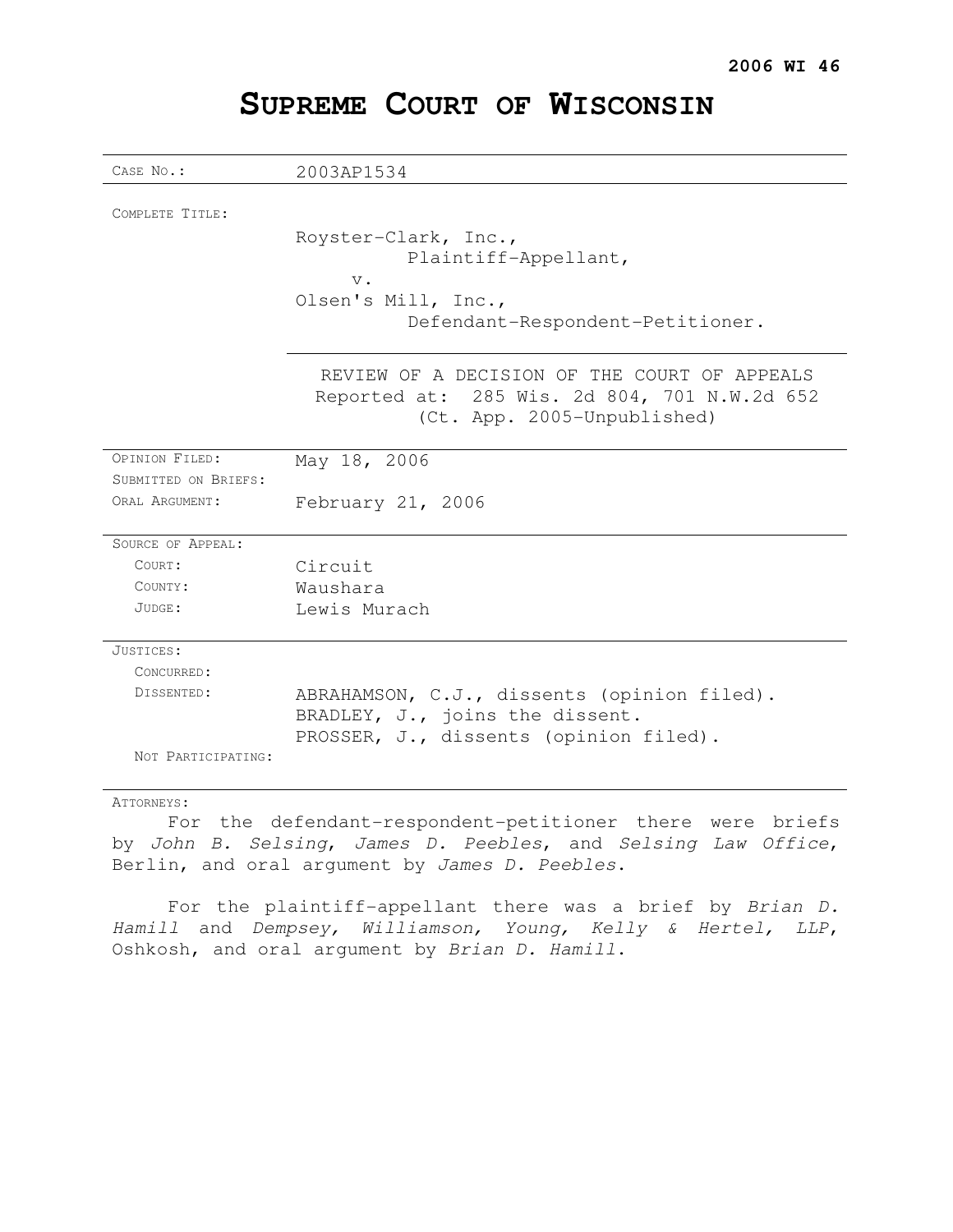#### **2006 WI 46**

#### NOTICE

**This opinion is subject to further editing and modification. The final version will appear in the bound volume of the official reports.**  No. 2003AP1534 (L.C. No. 2002CV113) STATE OF WISCONSIN THE STATE OF WISCONSIN THE STATE OF STATE OF STATE OF STATE OF STATE OF STATE OF STATE OF STATE OF STATE OF STATE OF STATE OF STATE OF STATE OF STATE OF STATE OF STATE OF STATE OF STATE OF STATE OF STATE **Royster-Clark, Inc., Plaintiff-Appellant, FILED** 

 **v.** 

 $\overline{a}$ 

**Olsen's Mill, Inc.,** 

#### **Defendant-Respondent-Petitioner.**

# **MAY 18, 2006**

Cornelia G. Clark Clerk of Supreme Court

REVIEW of a decision of the Court of Appeals. Reversed and cause remanded.

¶1 N. PATRICK CROOKS, J. Petitioner, Olsen's Mill, Inc. (Olsen's Mill), seeks review of an unpublished court of appeals' decision<sup>1</sup> that reversed and remanded the decision of the circuit court in a contract dispute. We address two principal issues on appeal. First, whether the circuit court's finding that there was an oral agreement to modify a contract between Royster-Clark, Inc. (Royster) and Olsen's Mill was clearly erroneous.

 $1$  Royster Clark, Inc. v. Olsen's Mill, Inc., No. 2003AP1534, unpublished slip op., (Wis. Ct. App. June 30, 2005).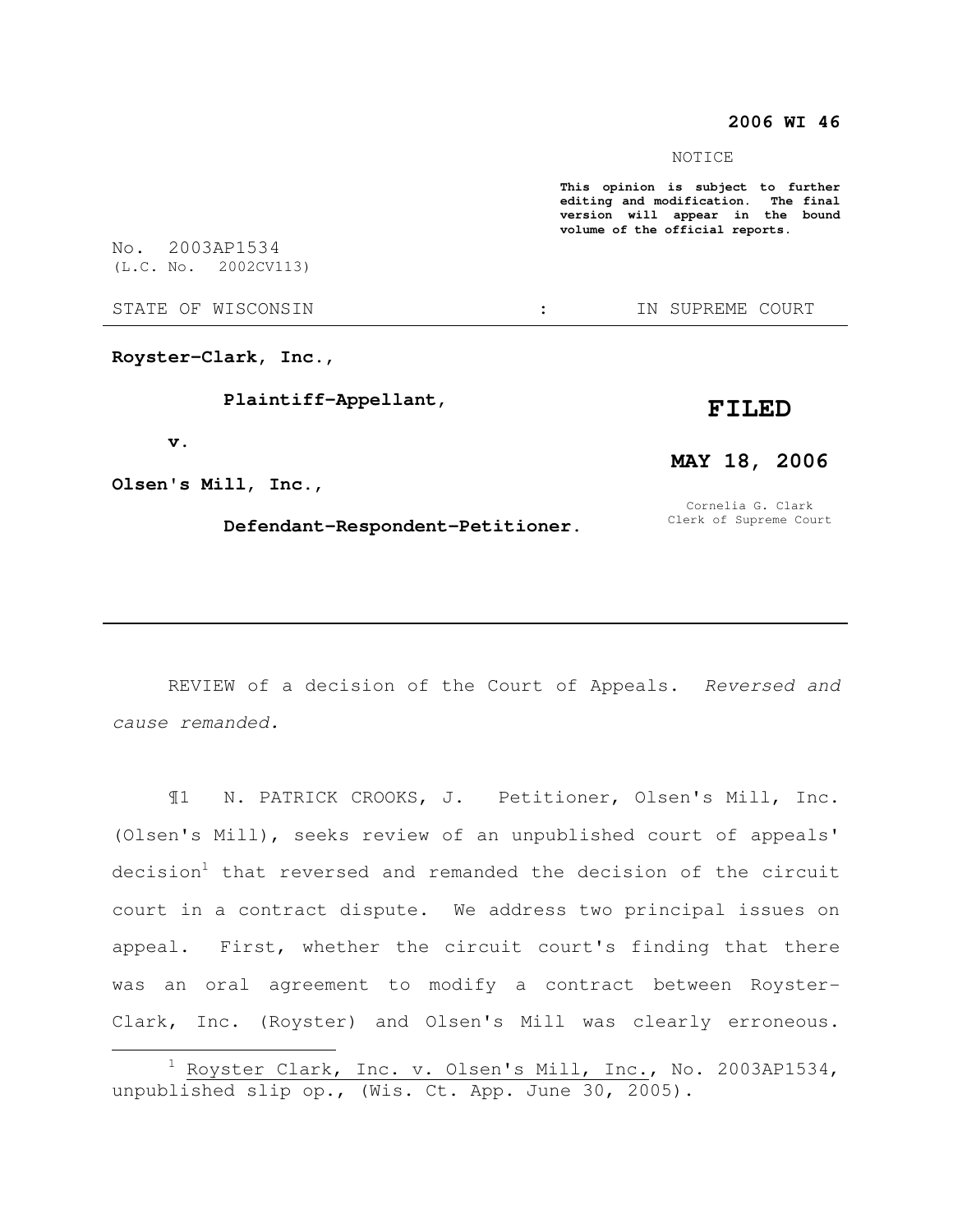Second, whether Olsen's Mill owes Royster interest for late payment on a second, oral, contract.

¶2 We reverse the decision of the court of appeals. Doing so, we hold that the circuit court's finding of fact regarding the oral modification was not clearly erroneous, as there was sufficient evidence in the record from which the circuit court could reasonably find that a valid oral modification had occurred. Because we determine that the circuit court's finding of an oral modification was not clearly erroneous, and because we determine that the circuit court was legally correct in its conclusion that Olsen's Mill was entitled to a setoff against the money it owed Royster on the second contract, we are satisfied that Royster has no basis for its claim of interest due.

I

¶3 In 2001, Royster and Olsen's Mill entered into two contracts with one another. The first was a written contract, dated January 21, 2001, for Olsen's Mill to purchase 2000 tons of 32 percent nitrogen fertilizer from Royster at \$192 per ton. This product is principally used to fertilize corn, and is applied at the time of planting. Olsen's Mill had sufficient storage capacity to take the entire product at any time. Under the terms of the contract, Olsen's Mill prepaid Royster for the entire order, which came to \$384,000. Payment was made on the nitrogen fertilizer on January 29, 2001. The contract expressly provided that it was subject to the provisions of the Uniform Commercial Code (UCC), and contained language that prohibited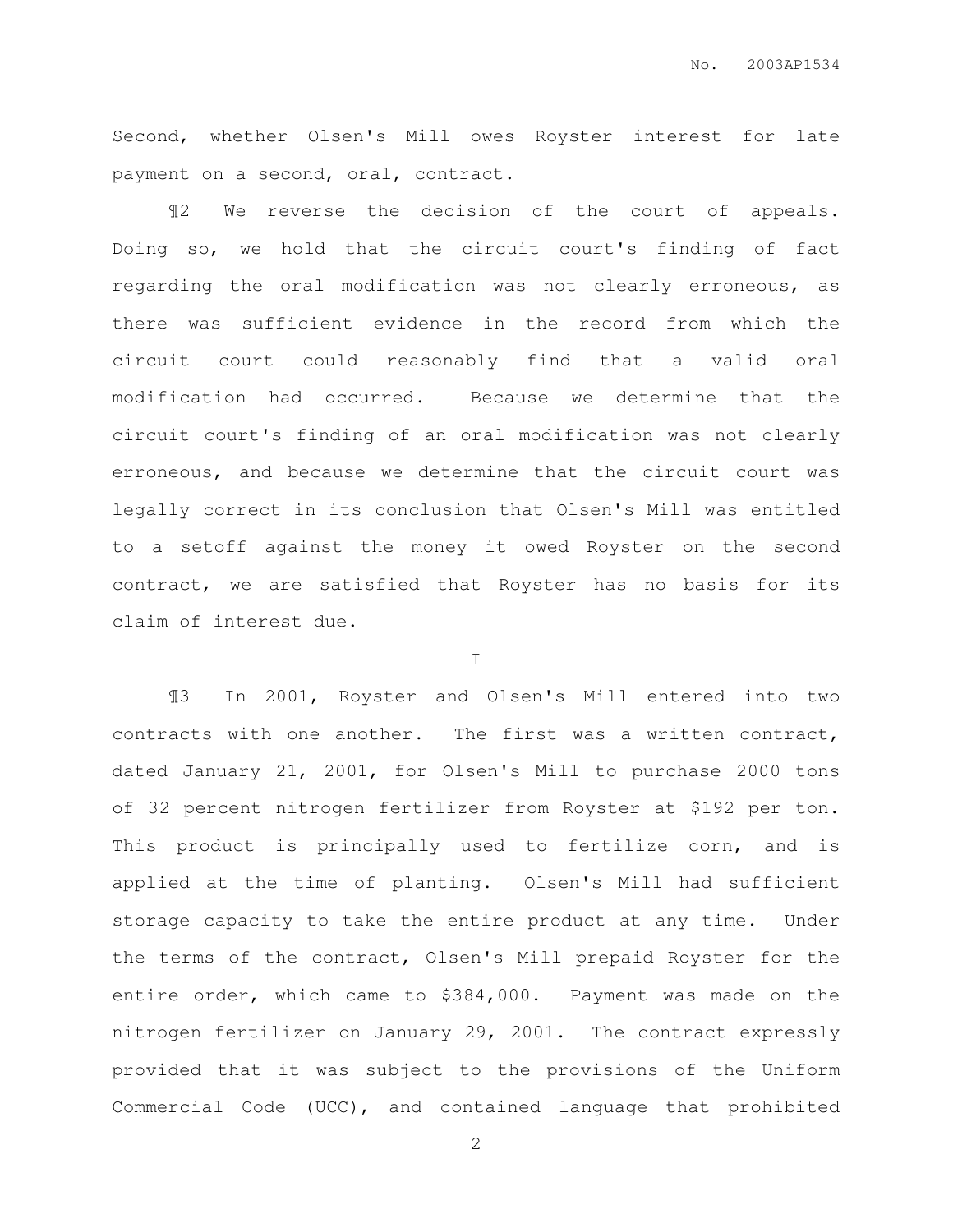oral modification of the contract.<sup>2</sup> The contract further called for delivery<sup>3</sup> by June 30, 2001. Both parties regarded this date as the end of the fertilizer "crop year," as it was unlikely to be used by farmers after that date. The nitrogen contract also reserved the right for Royster to impose a storage fee upon fertilizer that was not removed from Royster's facility by that date.

 $2$  The nitrogen contract provides, in relevant part:

 $\overline{a}$ 

3. INTERPRETATION——Except to the extent inconsistent with the expressed terms of this contract, this contract shall be governed by and interpreted pursuant to the provisions of the Uniform Commercial Code as enacted in the State of Illinois, USA, and embodies the entire agreement between seller and buyer relative to the sale and purchase of the goods described herein. No additional or different terms shall be binding on seller unless specifically accepted by seller in writing.

The court of appeals noted that, "[d]espite this unambiguous provision, both parties stipulate we should apply the UCC as interpreted by Wisconsin law." Royster, unpublished slip op., ¶2 n.3. Furthermore, in its brief to this court, Royster explicitly acknowledges that the "parties have agreed that Wisconsin law governs." While making no similar statement, Olsen's Mill's brief implicitly concedes that Wisconsin law applies, arguing, among other things, that the court of appeals did not follow Wisconsin law in rendering its decision.

 $3$  The contract provided the sale was free on board (FOB). "FOB is a delivery term requiring a seller (here Royster) to ship goods to a designated point and bear the expense and risk of putting them into the possession of the carrier." Royster, unpublished slip op., ¶2 n.2 (citation omitted). However, as the court of appeals noted, apparently this was not a "vigorously enforced" term of the contract. Id. "Delivery" took place when Olsen's Mill sent its own trucks to be filled at Royster's plant in East Dubuque.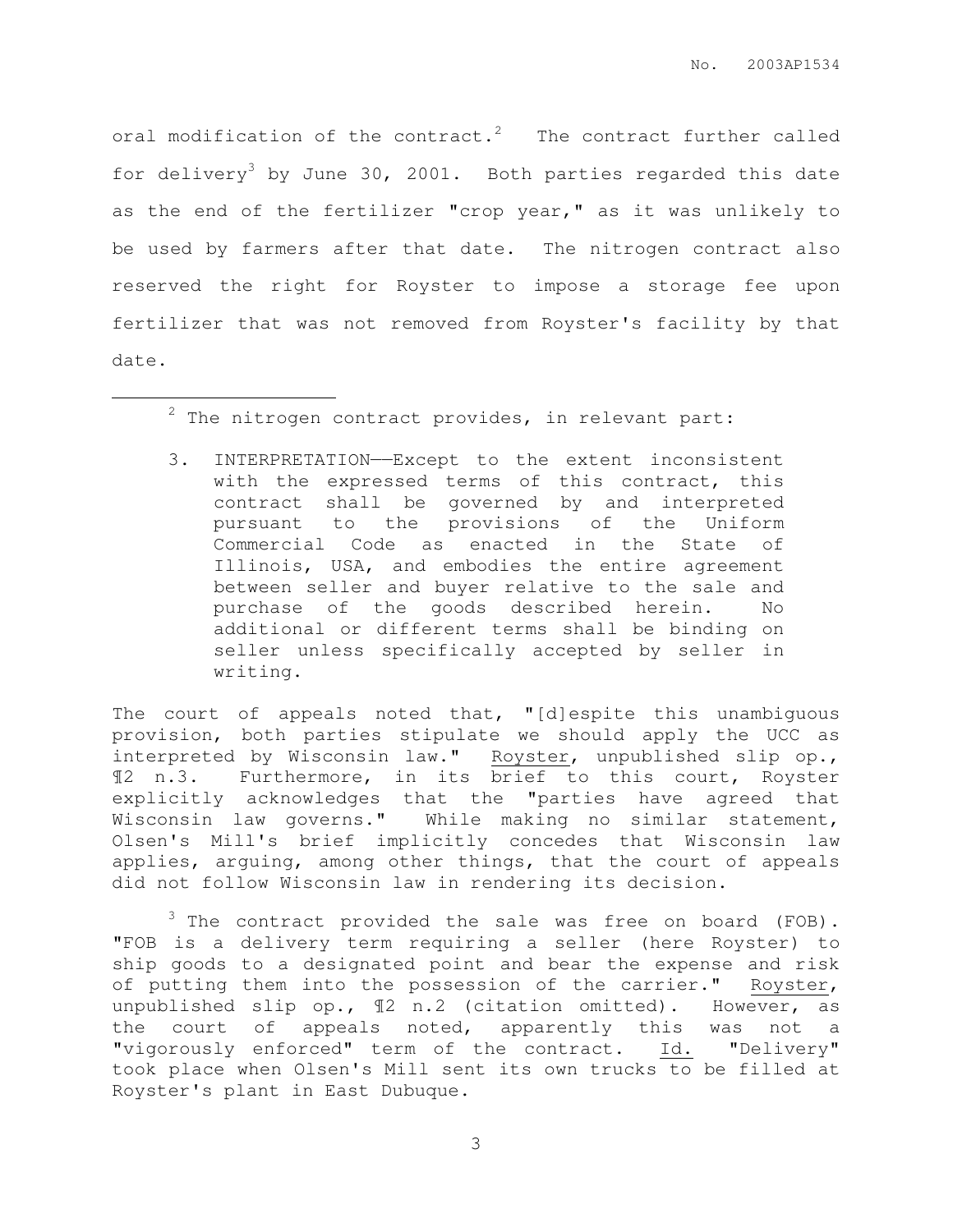¶4 When the crop year began, the supply of 32 percent nitrogen fertilizer was scarce. Olsen's Mill cooperated with Roger Ralston (Ralston), a Royster sales agent, in his efforts to coordinate distribution of the fertilizer to various buyers so that no buyer would come up short. During this time, Royster provided approximately 700 of the contracted 2000 tons of nitrogen fertilizer to Olsen's Mill. Because of Royster's rationing, Olsen's Mill was forced to purchase an additional 1,000 tons of the same nitrogen fertilizer from a Royster competitor, in order to fulfill its obligations to its own customers.

¶5 The second contract between the companies was an oral contract in which Olsen's Mill agreed to purchase from Royster a batch of Super Rainbow, a different type of fertilizer used mainly on potato crops. Although Olsen's Mill did not need a full batch, because this product was mixed in batches, it was not feasible for Royster to mix the additional small quantity Olsen's Mill needed. The agreement, therefore, called for Olsen's Mill to take a full batch, sell what it could in 2001, and store the remainder until it could be sold in 2002. Payment to Royster was to be based upon Olsen's Mill's sales of the product that year, which would be determined at the end of the crop year, when Royster could assess how much Super Rainbow Olsen's Mill sold in 2001.

¶6 Beginning April 28, 2001, excessive rain interrupted regular agricultural activity, causing farmers to delay planting corn. As a result, the demand for nitrogen fertilizer dropped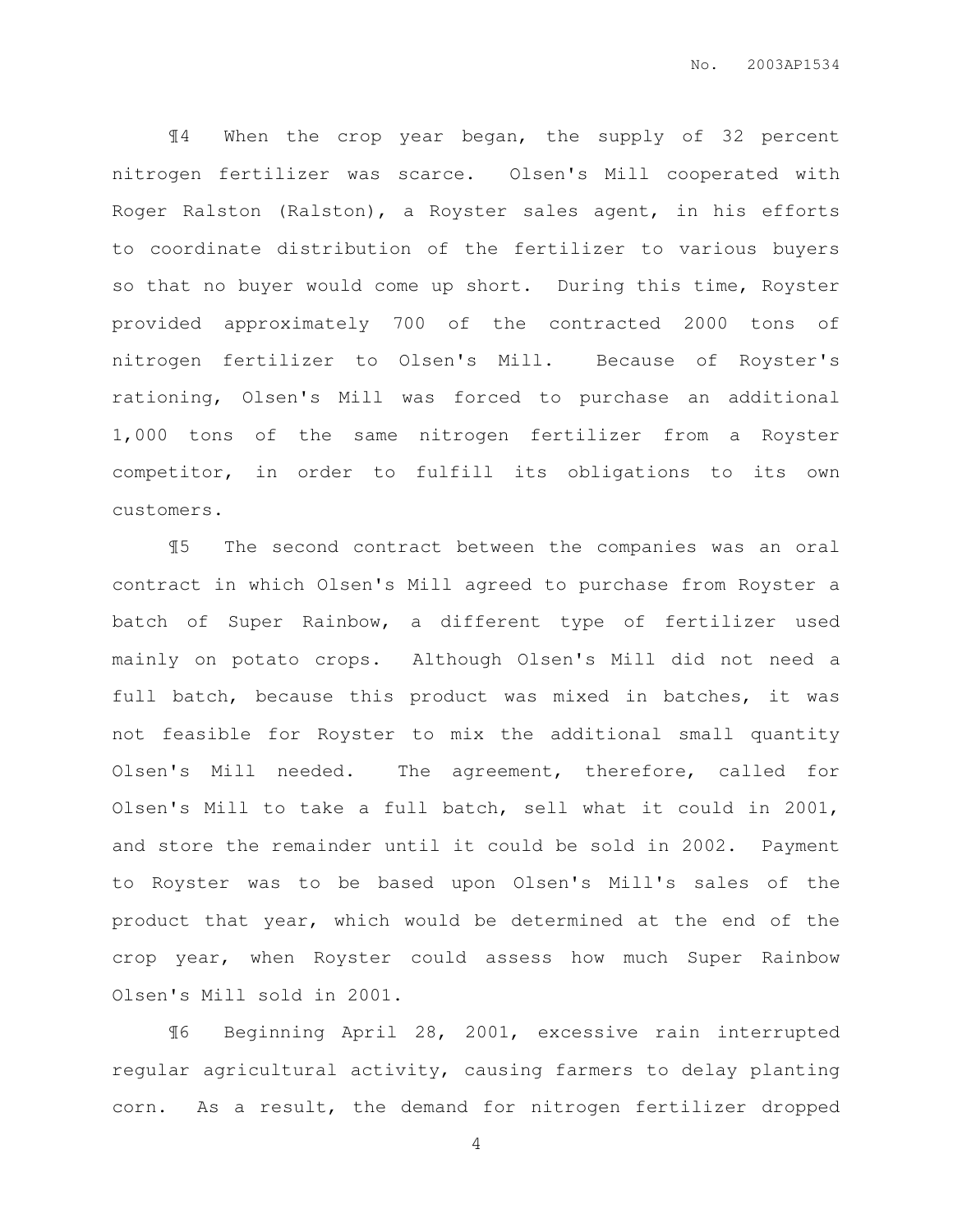precipitously, as did the fertilizer price. Paul Olsen (Olsen), president of Olsen's Mill, contacted Ralston to discuss the situation. Olsen's Mill sought to terminate or buy out its contract with Royster, as did many other Royster customers. Instead of terminating the contract, Royster wanted Olsen's Mill to take all of Royster's remaining nitrogen fertilizer. In return for doing so, concessions on the nitrogen contract were discussed, in the form of either a rebate or a credit for the remaining prepaid 1300 tons based upon the current market price. Following these discussions, Olsen's Mill retracted its buyout request, took all the remaining nitrogen fertilizer, amounting to the remaining 1300 tons on the contract, plus an additional 34.6 extra tons, and sold it at a loss.

¶7 Royster demanded full payment for its invoice. Olsen's Mill responded by claiming offsets for the Super Rainbow, as well as a refund on part of its prepayment of the nitrogen contract based upon the oral modification.

¶8 Royster then sued Olsen's Mill, seeking to collect the outstanding balance owed on the 34.6 tons of the nitrogen fertilizer, as well as payment for the Super Rainbow fertilizer. Olsen's Mill counterclaimed, alleging an overpayment on the original nitrogen contract.

¶9 The issues at trial, after the parties had stipulated to or settled certain issues, were Olsen's Mill's counterclaim alleging the contract for nitrogen fertilizer had been orally modified and Royster's claim for interest owed on the unpaid Super Rainbow contract.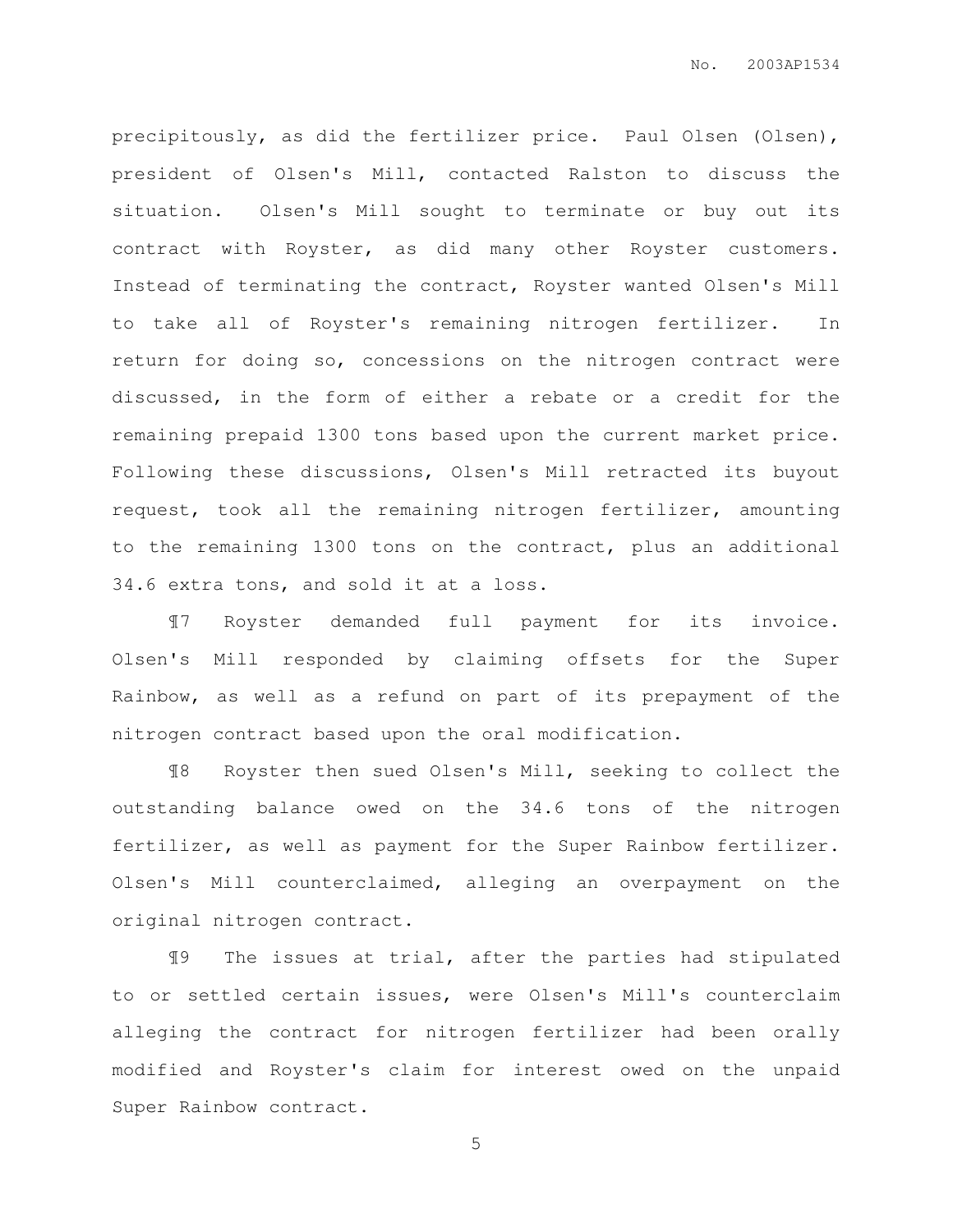¶10 The circuit court, Judge Lewis R. Murach presiding, after hearing testimony from Olsen, Ralston, and a Royster executive, Roger Rainey (Rainey), determined that the nitrogen contract had been orally modified the second week of June 2001 when Olsen agreed to take the balance of Royster's nitrogen fertilizer in return for either an offsetting credit or free future product. Therefore, the circuit court held that Olsen's Mill was entitled to a rebate of \$83,000 on the 1300 tons of nitrogen fertilizer. $4$  The circuit court used the \$83,000 owed to Olsen's Mill to offset the \$54,278.31 Olsen's Mill stipulated it owed Royster on the Super Rainbow contract, awarding Olsen's Mill \$28,721.69, and also determined that Royster was not entitled to interest on the Super Rainbow contract.

#### II

¶11 The standard of review we apply to a circuit court's findings of fact is highly deferential. Wisconsin statutes require that a circuit court's "[f]indings of fact shall not be set aside unless clearly erroneous . . . . . " Wis. Stat. § 805.17(2)(2003-04)<sup>5</sup>; <u>see also State v. Van Camp</u>, 213 Wis. 2d 131, 140, 569 N.W.2d 577 (1997). In other words, this court defers to the circuit court's findings of fact unless they are unsupported by the record and are, therefore, clearly

 $\overline{a}$ 

 $4$  The circuit court calculated the \$83,000 as follows: contract price of \$192/ton less the market price for the product on July 1, 2001, of \$115.00/ton, times 1300 tons delivered after  $July 1, 2001 = $83,000.$ 

<sup>&</sup>lt;sup>5</sup> All subsequent references to the Wisconsin Statutes are to the 2003-04 version unless otherwise indicated.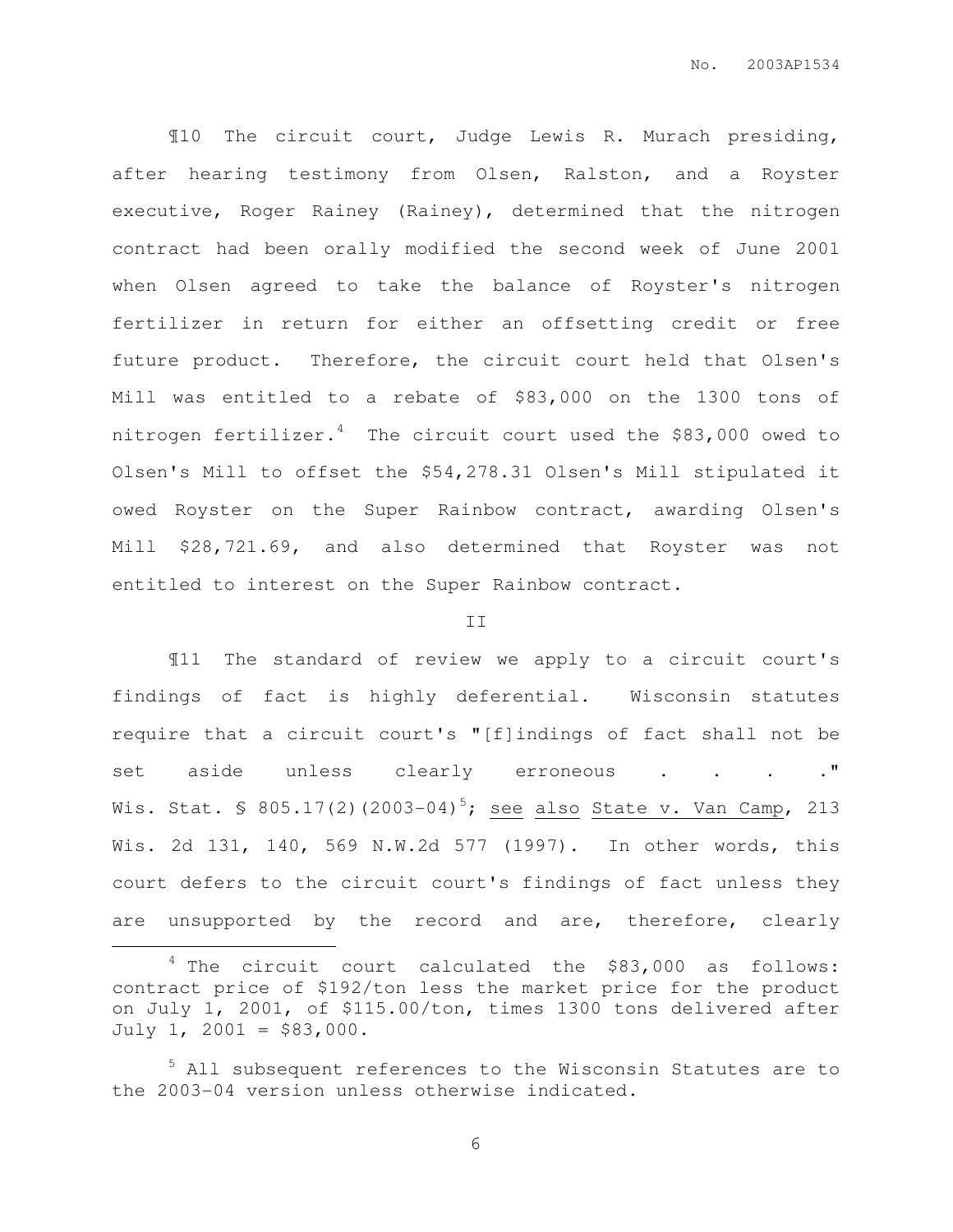erroneous. Mentzel v. City of Oshkosh, 146 Wis. 2d 804, 808, 432 N.W.2d 609 (Ct. App. 1988)(citing Wis. Stat. § 805.17(2)).

¶12 A circuit court's findings of fact are clearly erroneous when the finding is against the great weight and clear preponderance of the evidence. Wassenaar v. Panos, 111 Wis. 2d 518, 525, 331 N.W.2d 357 (1983). Under the clearly erroneous standard, "even though the evidence would permit a contrary finding, findings of fact will be affirmed on appeal as long as the evidence would permit a reasonable person to make the same finding." Reusch v. Roob, 2000 WI App 76, ¶8, 234 Wis. 2d 270, 610 N.W.2d 168 (citation omitted). Moreover, we search the record not for evidence opposing the circuit court's decision, but for evidence supporting it. See Mentzel, 146 Wis. 2d at 808.

¶13 "This court reviews conclusions of law independently and without deference to the decision of the circuit court." Hillegass v. Landwehr, 176 Wis. 2d 76, 79, 499 N.W.2d 652 (1993) (citation omitted). Statutory interpretation is an issue of law which we review independently of lower court decisions. While our review is de novo, this court benefits from the analyses of the circuit court and the court of appeals. State v. Anderson, 2005 WI 54, ¶23, 280 Wis. 2d 104, 695 N.W.2d 731 (citing State v. Waushara County Bd. of Adjustment, 2004 WI 56, ¶14, 271 Wis. 2d 547, 679 N.W.2d 514).

¶14 Given the high level of deference we must afford the circuit court's findings of fact, and for the further reasons discussed herein, we determine that its finding that Royster and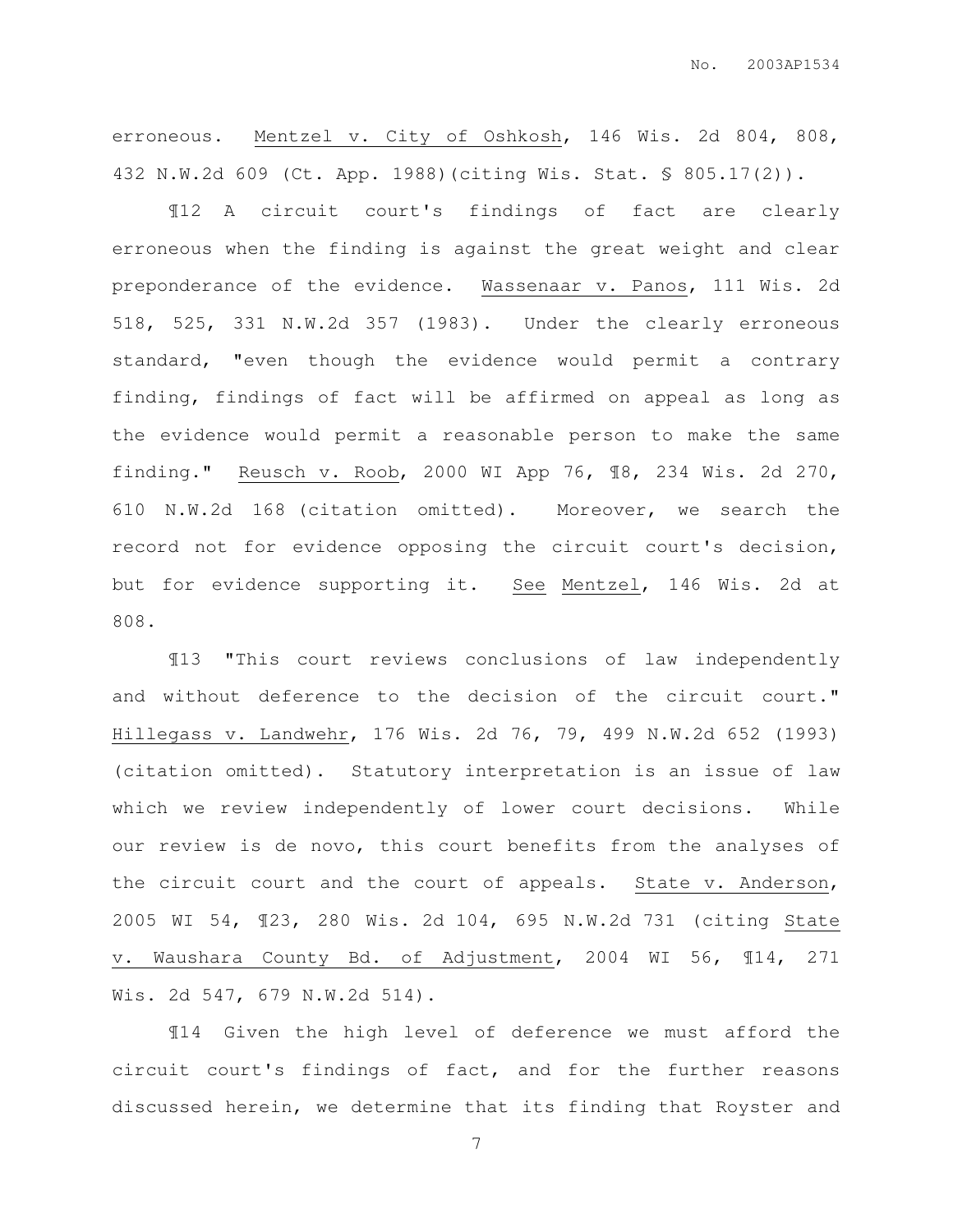Olsen's Mill entered into an oral contract in mid-June 2001 to modify their written agreement for the nitrogen fertilizer, was not clearly erroneous.

#### III

¶15 Royster maintains that the UCC governs the contract, and that both the UCC statute of frauds and the contract itself require that modifications must be in writing. The nitrogen contract between Royster and Olsen's Mill expressly provides for such, stating "this contract shall be governed by and interpreted pursuant to the provisions of the Uniform Commercial Code. . . . " The contract additionally provides that "[n]o additional or different terms shall be binding on seller unless specifically accepted by seller in writing." See, e.g., Wis. Stat. § 402.209(2); see also 810 ILCS 5/2-209(2)(2005).

¶16 Olsen's Mill acknowledges the applicability of the UCC. However, Olsen's Mill argues that there are recognized exceptions to the statute of frauds requirement that a contract for goods in excess of \$500 be in writing, and that this modification falls within two of those exceptions to wit: that Royster had waived its writing requirement by its course of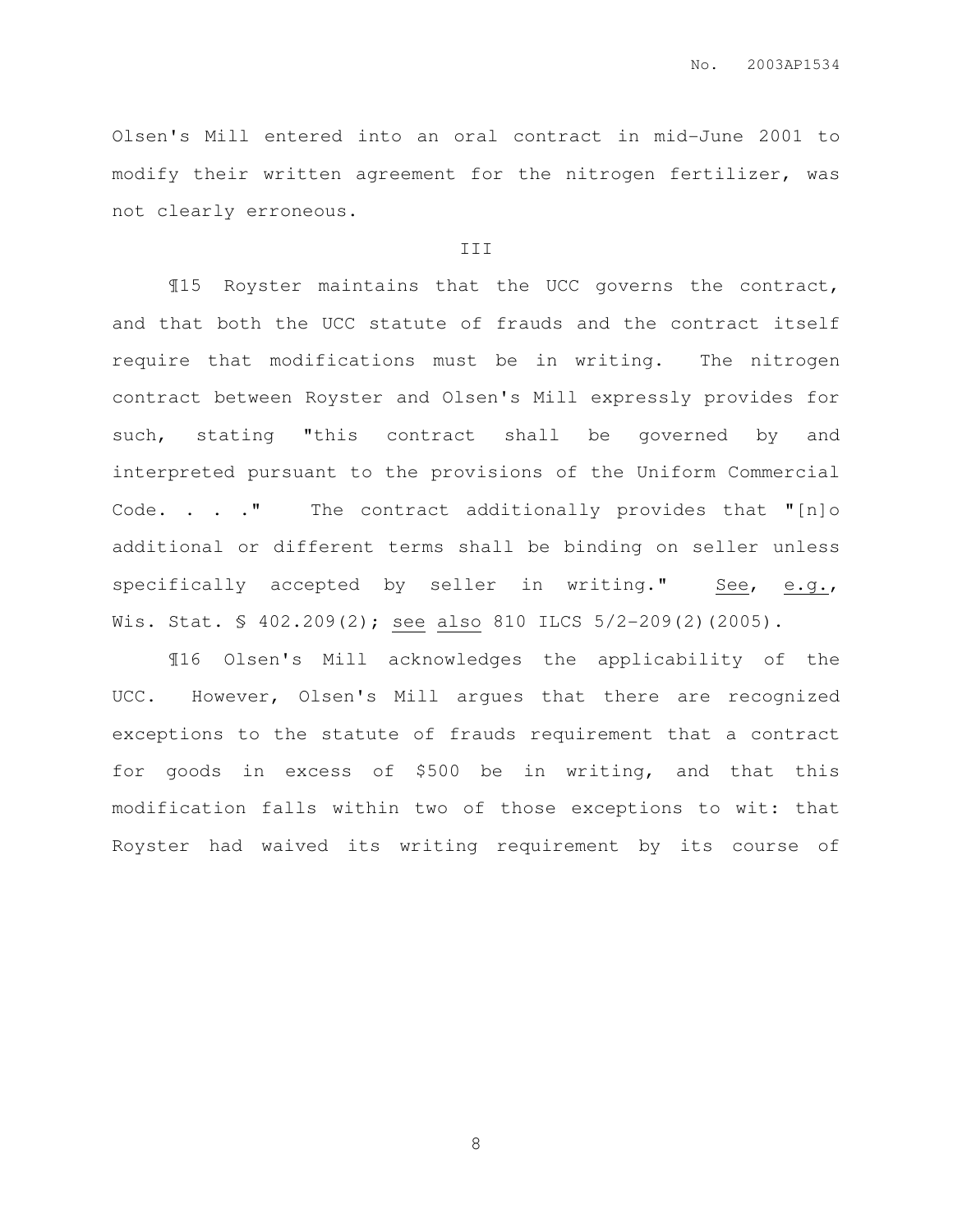conduct, and that Olsen's Mill and Royster had partly performed the modified contract.<sup>6</sup>

¶17 The UCC statute of frauds provides that "a contract for the sale of goods for the price of \$500 or more is not enforceable . . . unless there is some writing sufficient to indicate that a contract for sale has been made between the parties. . . . " Wis. Stat. § 402.201(1). We agree with both the court of appeals and the circuit court that the UCC governs the nitrogen contract, as it is a contract for the sale of goods, and that the contract is required to satisfy the terms of the statute of frauds, since the price of the goods exceeds \$500.

¶18 The UCC further requires agreements to modify a contract, subject to the UCC, to be in writing. Wisconsin Stats. § 402.209(3) provides that "[t]he requirements of s. 402.201 must be satisfied if the contract as modified is within

 $\overline{a}$ 

 $6$  In addition to its arguments concerning waiver and performance, Olsen's Mill also maintains that the court of appeals did not follow proper appellate procedure in that it failed to examine the entire record when ruling on the circuit court's decision. As evidence of this fact, Olsen's Mill cites a footnote in the court of appeals' decision, which states "[w]e review only Paul Olsen's testimony to determine whether there was an oral agreement to modify the nitrogen contract because the trial court found Olsen to be the more credible witness at trial." Royster, No. 2003AP1534, unpublished slip op., ¶7 n.7. However, it seems debatable whether the court of appeals did review the record beyond the testimony of Olsen; its opinion appears to have been based on a more extensive review than what was indicated in the footnote. It is clear, however, that the circuit court listened to and considered the testimony of Ralston, Olsen, and Rainey.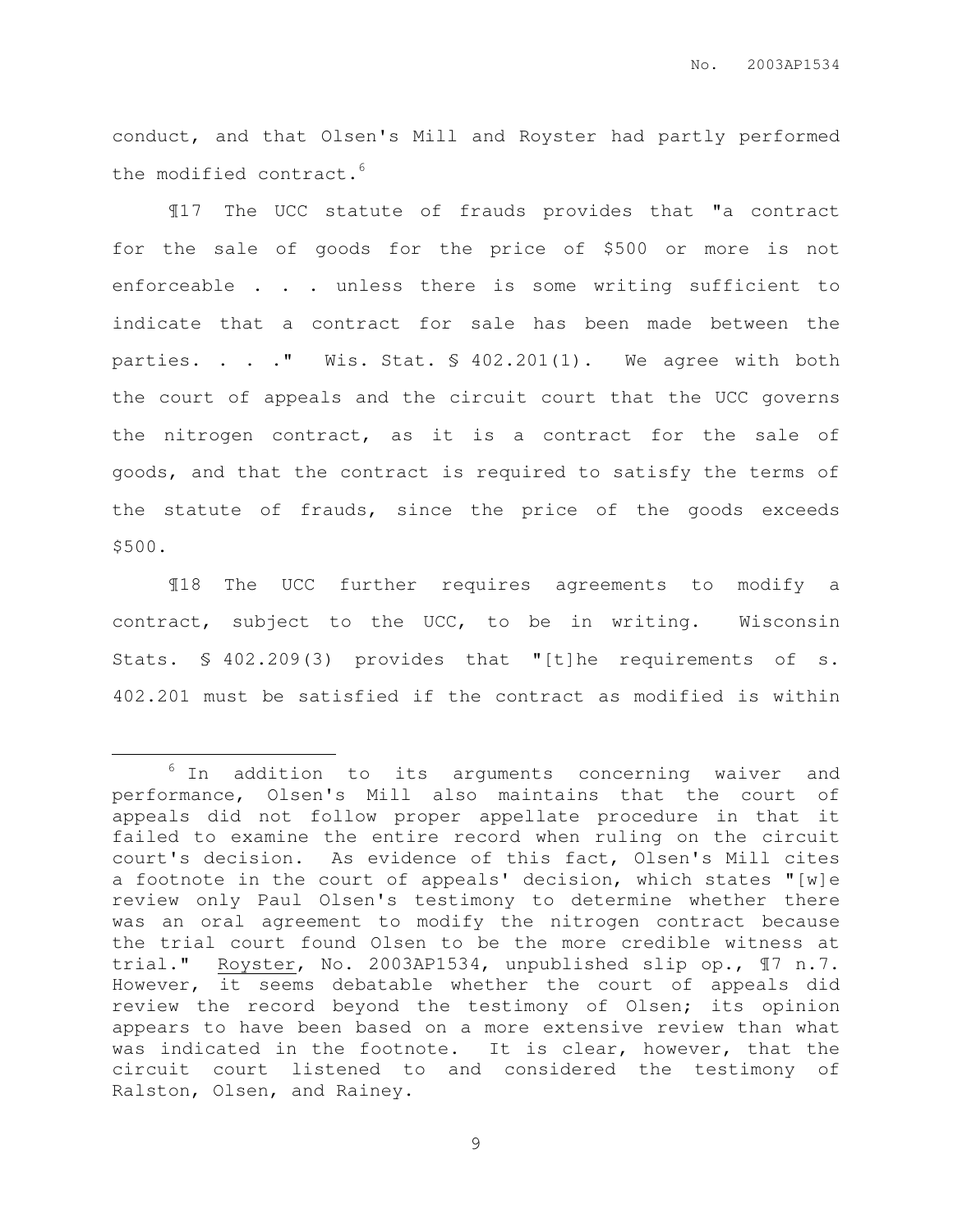its provisions." Wis. Stat. § 402.209(3). In addition, the statute allows parties to require in the contract that modifications be in writing. Wis. Stat.  $\frac{1}{5}$  402.209(2).

¶19 In reality, however, not every contract for the sale of goods over \$500, nor every modification thereof, strictly complies with the requirements of the statute of frauds, and it would be unreasonable to declare categorically all such contracts unenforceable. In recognition of this fact, both the UCC and Wisconsin case law have recognized exceptions to the statute of frauds. Two exceptions to the requirement that modifications be in writing are relevant to this case: waiver and performance. We will next consider whether the dealings between Royster and Olsen's Mill can satisfy either of the exceptions that the modification be in writing, and whether there is evidence to support the circuit court's finding that an oral modification of the nitrogen contract took place.

A

 $\overline{a}$ 

¶20 The first exception to the statute of frauds is waiver of the writing requirement. Wis. Stat. § 402.209(4); see also Allen O'Hara, Inc. v. Barrett Wrecking, 898 F.2d 512 (7<sup>th</sup> Cir. 1990). Section 402.209(4) states that "[a]lthough an attempt at modification or rescission does not satisfy the requirements of sub. (2) [clauses requiring that modifications be in writing are

<sup>7</sup> "A signed agreement which excludes modification or rescission except by a signed writing cannot be otherwise modified or rescinded. . . ." Wis. Stat. § 402.209(2).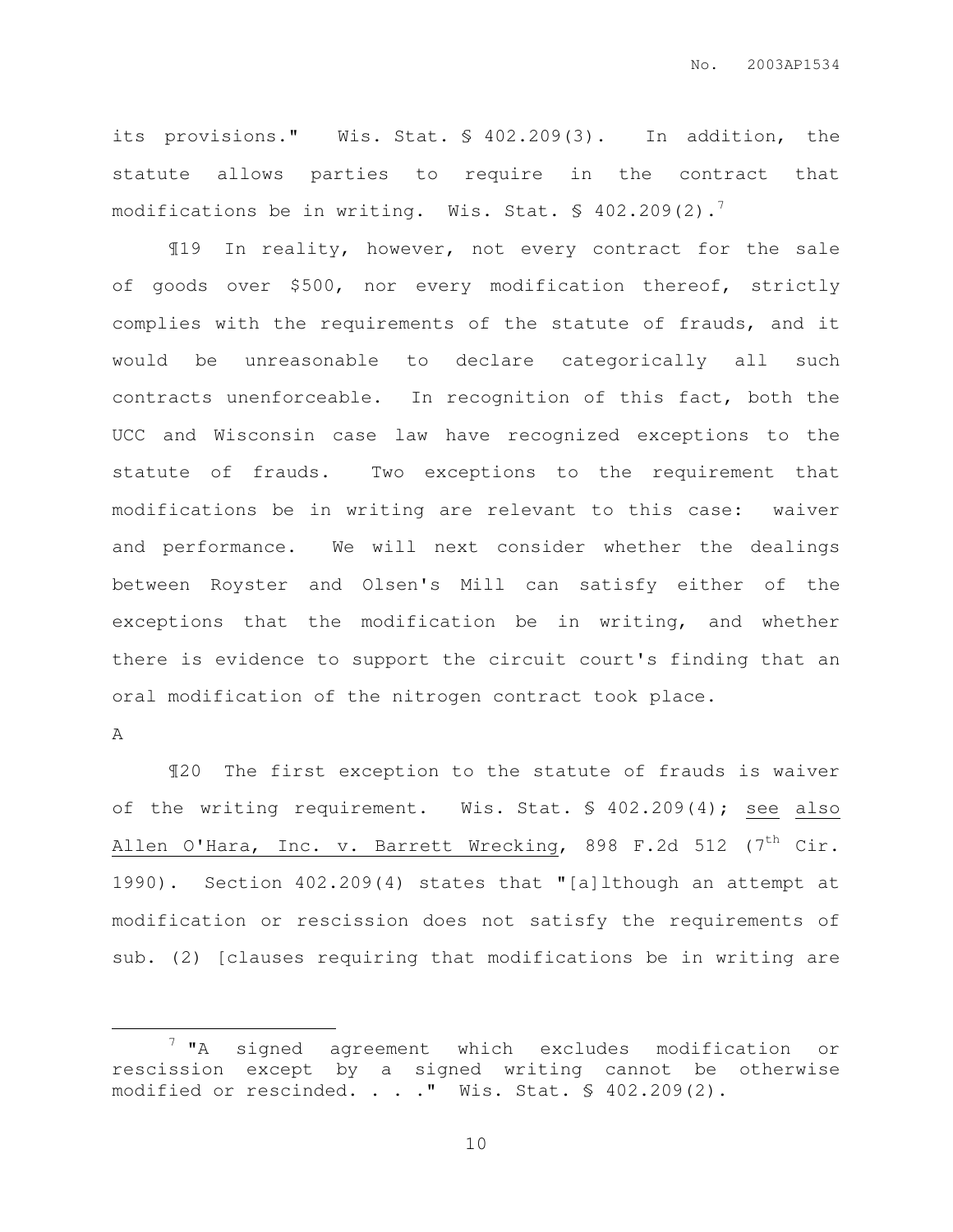enforceable] or (3) [statute of frauds] it can operate as a waiver." Wis. Stat. § 402.209(4).<sup>8</sup>

¶21 "Waiver involves an inquiry into the intent of the parties. . . . " Allen, 898 F.2d at 518. Moreover, "the intent to waive may be inferred as a matter of law from the conduct of the parties. . . . " Christensen v. Equity Livestock Sale, 134 Wis. 2d 300, 303, 396 N.W.2d 762 (1986)(citing Hanz Trucking, Inc. v. Harris Bros. Co., 29 Wis. 2d 254, 265, 138 N.W.2d 238, 244 (1965)).<sup>9</sup> Waiver "is to be determined as a question of fact where the inference does not conclusively arise as a matter of law." Id.

¶22 The court of appeals in Royster Clark, Inc. v. Olsen's Mill, Inc. reasoned that an "'attempt at modification' . . . contemplates a completed oral modification of a written contract

 $\overline{a}$ 

 $8$  We note that in analyzing Wis. Stat. \$ 402.209, the Seventh Circuit Court of Appeals concluded "[a]n attempted modification by words or conduct . . . operates as a waiver only if the party seeking to enforce the attempted modification, reasonably relied on the attempted modification." Am. Suzuzki Motor Corp. v. Kummer, Inc., 65 F.3d 1381, 1386 (7<sup>th</sup> Cir. 1995) (citing Wisconsin Knife Works v. Nat'l Metal Crafters, 781 F.2d 1280, 1286-87 ( $7<sup>th</sup>$  Cir. 1986)) (additional citation omitted). While this court has not held that reliance is necessary to effect a waiver, clearly Olsen's Mill relied on the oral modification to its detriment.

<sup>&</sup>lt;sup>9</sup> This court has "'recognized that a provision in construction contracts requiring written change orders may be avoided where the parties evidence by their words or conduct an intent to waive or modify such a provision.'" Allen O'Hara, Inc. v. Barrett Wrecking, 898 F.2d 512, 518  $(7<sup>th</sup>$  Cir. 1990) (citing S&M Rotogravure Serv. Inc. v. Baer, 77 Wis. 2d 454, 468, 252 N.W.2d 913 (1977)).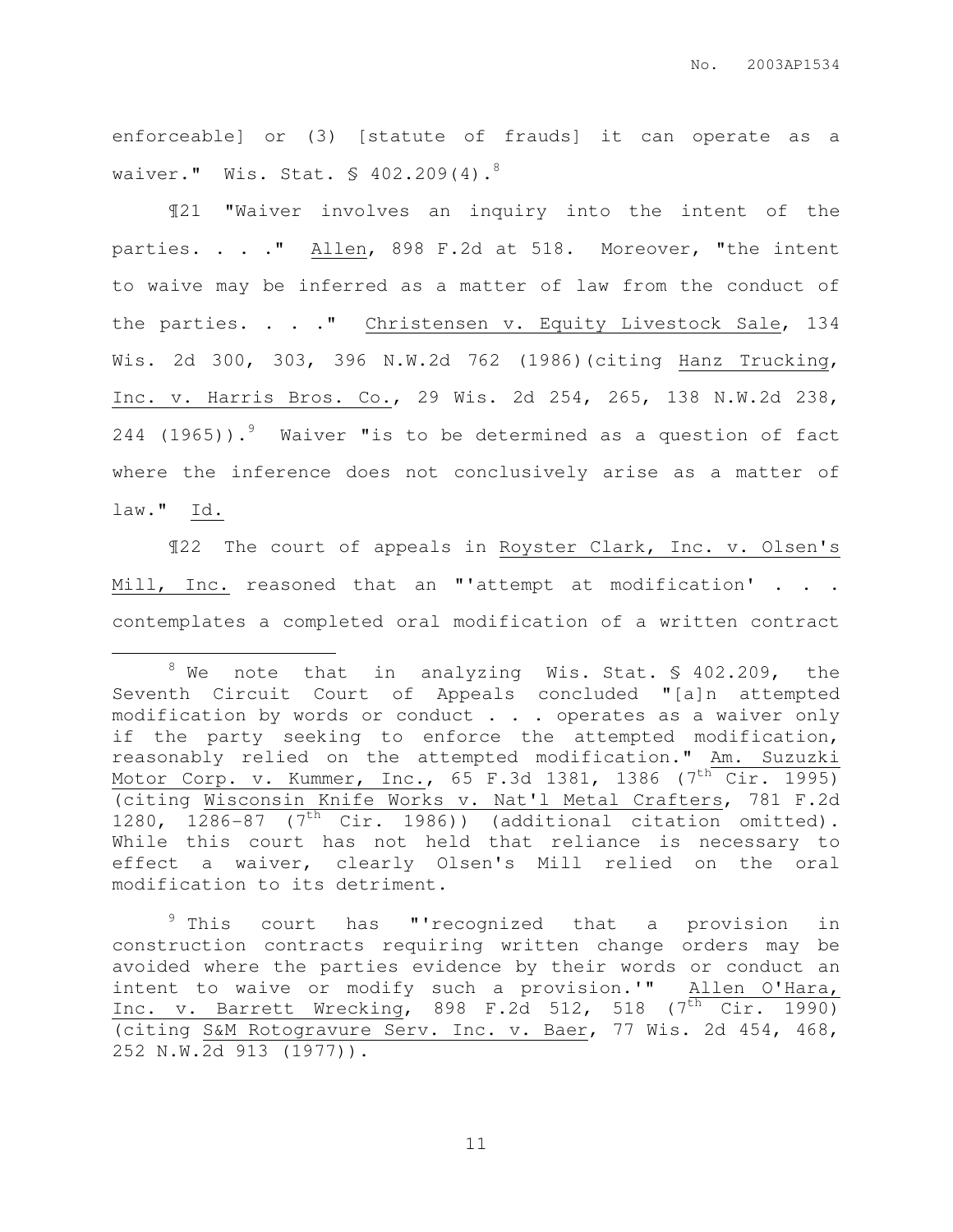which prohibits oral modification." Royster-Clark, Inc. v. Olsen's Mill, Inc., No. 2003AP1534, unpublished slip op., ¶12 (Wis. Ct. App. June 30, 2005). The court of appeals then concluded that there was no evidence in the record of such an agreement, and as a result the court decided it need not further consider Wis. Stat. § 402.209. Id., ¶13.

¶23 The inquiry into whether there has been an "attempt at modification" sufficient to operate as a waiver of the statute of frauds is closely related to the inquiry to determine whether there was a valid oral modification. $10$  See Wis. Stat. § 402.209(4); see also Allen, 898 F.2d at 518. Generally speaking, if the record supports the inference that the parties intended to modify the contract, then a waiver pursuant to  $\frac{1}{2}$  402.209 (4) has occurred.<sup>11</sup> We will address the two issues together.

¶24 As we noted previously, the standard of review we apply to a circuit court's findings of fact is that such findings will be upheld unless clearly erroneous. We,

 $\overline{a}$ 

 $10$  See also Albany Roller Mills, Inc. v. N. United Feeds & Seeds, Inc., 397 N.W.2d 430, 433 (Minn. Ct. App. 1986) (The UCC § 2-209(4) requirement of a writing may be waived and result in an effective oral modification); Double-E Sportswear Corp. v. Girard Trust Bank, 55 F.R.D. 297, 301 (ED PA 1972) (An attempted modification of a written contract which does not satisfy the statute of frauds can operate as a waiver).

 $11$  See also Linear Corp. v. Standard Hardware Co., 423 So.2d 966, 968 (Fla. Dist. Ct. App. 1982)("[T]he evidence as to the parties' conduct supports finding both a waiver of the requirement that subsequent modifications be in a writing signed by both parties, and that a subsequent modification occurred.")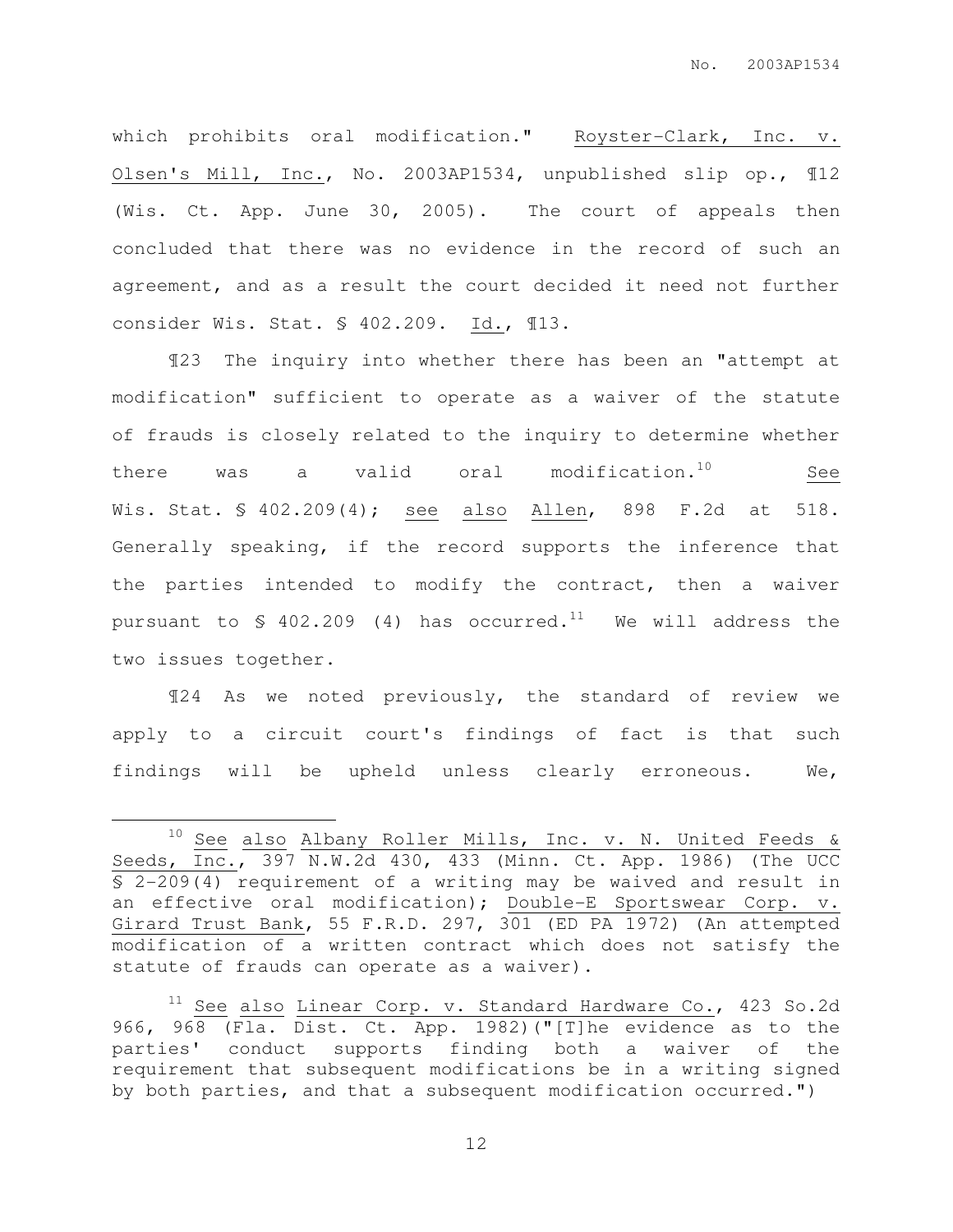therefore, next examine whether there is sufficient evidence in the record from which the circuit court could have reasonably determined that the parties intended to waive the writing requirement.

¶25 There are at least five factors in the record to support the finding of the circuit court that an oral modification between Olsen's Mill and Royster took place.

¶26 First, the circuit court heard testimony from three witnesses: Olsen, Ralston, and Rainey. The circuit court judged Olsen to be forthcoming and his testimony the most credible of the three, and, thus, reasonably gave greater weight to Olsen's testimony on the events in question. Because "due regard shall be given to the opportunity of the trial court to judge the credibility of the witnesses," we do not second-guess the trier of fact in its credibility determinations. Wis. Stat. § 805.17(2).

¶27 Second, there is ample evidence in the record to support the circuit court's finding that Ralston had the apparent authority to bind his principal, Royster, to such an agreement. Ralston and Olsen both testified that, through Ralston, Royster entered into an oral contract for Super Rainbow with Olsen's Mill, during the same timeframe as the modification to the nitrogen contract was occurring. There was also testimony from Ralston and Olsen that Ralston had orally modified the standard invoice terms of the Super Rainbow contract. In addition, Ralston testified that he had the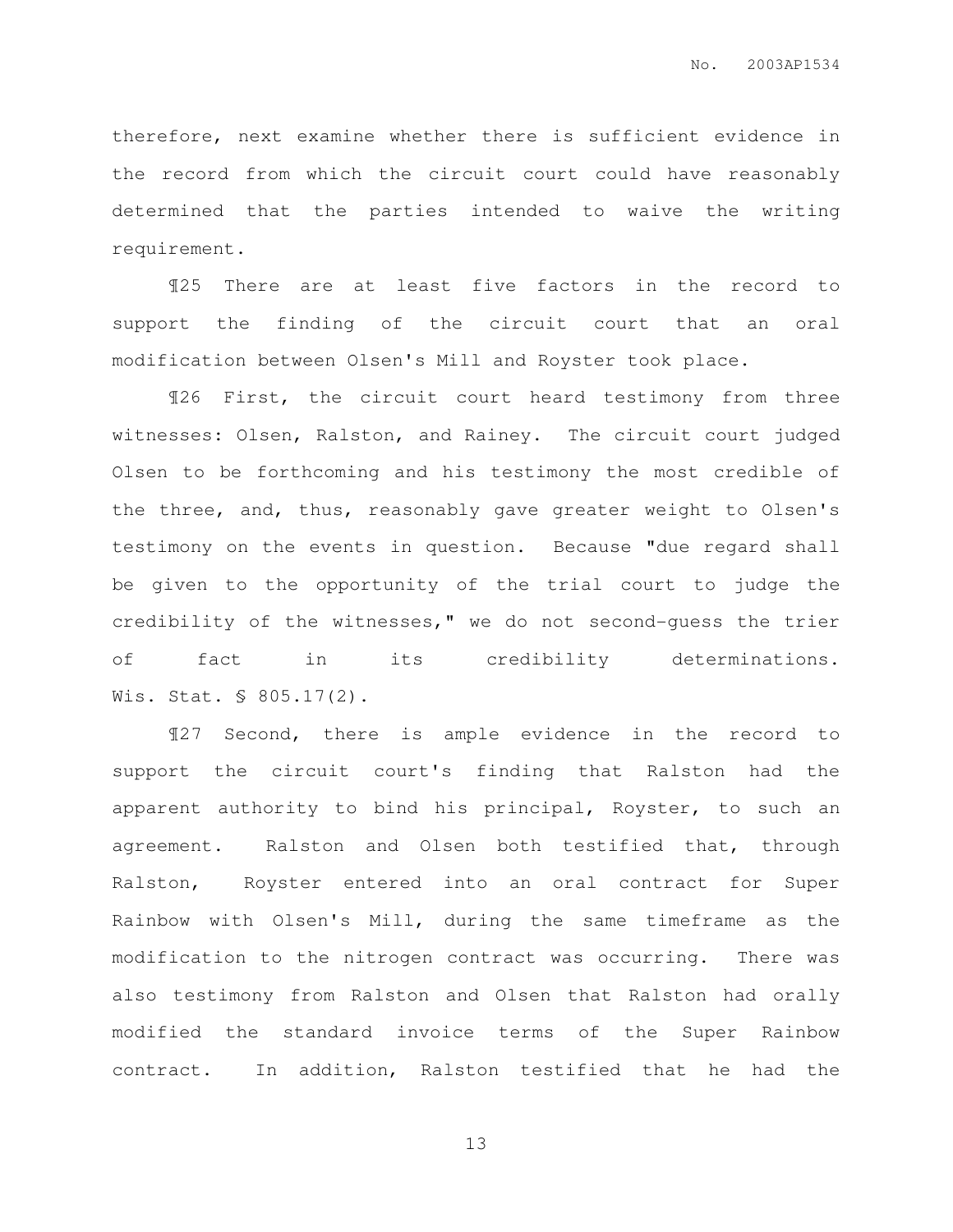authority to make similar deals with other customers. As Olsen testified:

Q: Describe your normal dealings with Royster-Clark and Mr. Ralston in this business.

[Olsen Answering] A: We typically in the fertilizer industry, as we need product, no matter what supplier it is, it is virtually a [sic] verbal. We look at how many tons we need at what time of year, and we negotiate prices with the sales reps from the different fertilizer companies.

Q: And was this situation or practice specific to you, or is this the standard in the industry for companies that sell fertilizers?

A: Pretty much standard in the industry.

Q: And why is it that it has to work this way?

A: A lot of things happen on a very fast track. You can have a customer come in and wanting [sic] a quote on certain type of fertilizer for whatever the immediate shipment, and most of the time it's done on a phone call.  $\cdot \cdot \cdot$ 

Q: You heard Mr. Ralston also testify that at times adjustments have to be made or changes in the agreement. Is that true?

A: Yes, it is.

¶28 This testimony is also relevant to the third factor that supports the finding of an oral modification—the parties' long-standing relationship. Olsen testified at trial that Olsen's Mill had been conducting business with Royster for more than 40 years. Furthermore, Olsen and Ralston both testified to the fact that the two men had been dealing with one another for 18 years. Wisconsin Stat. 401.205(1) defines a course of dealing as "a sequence of previous conduct between the parties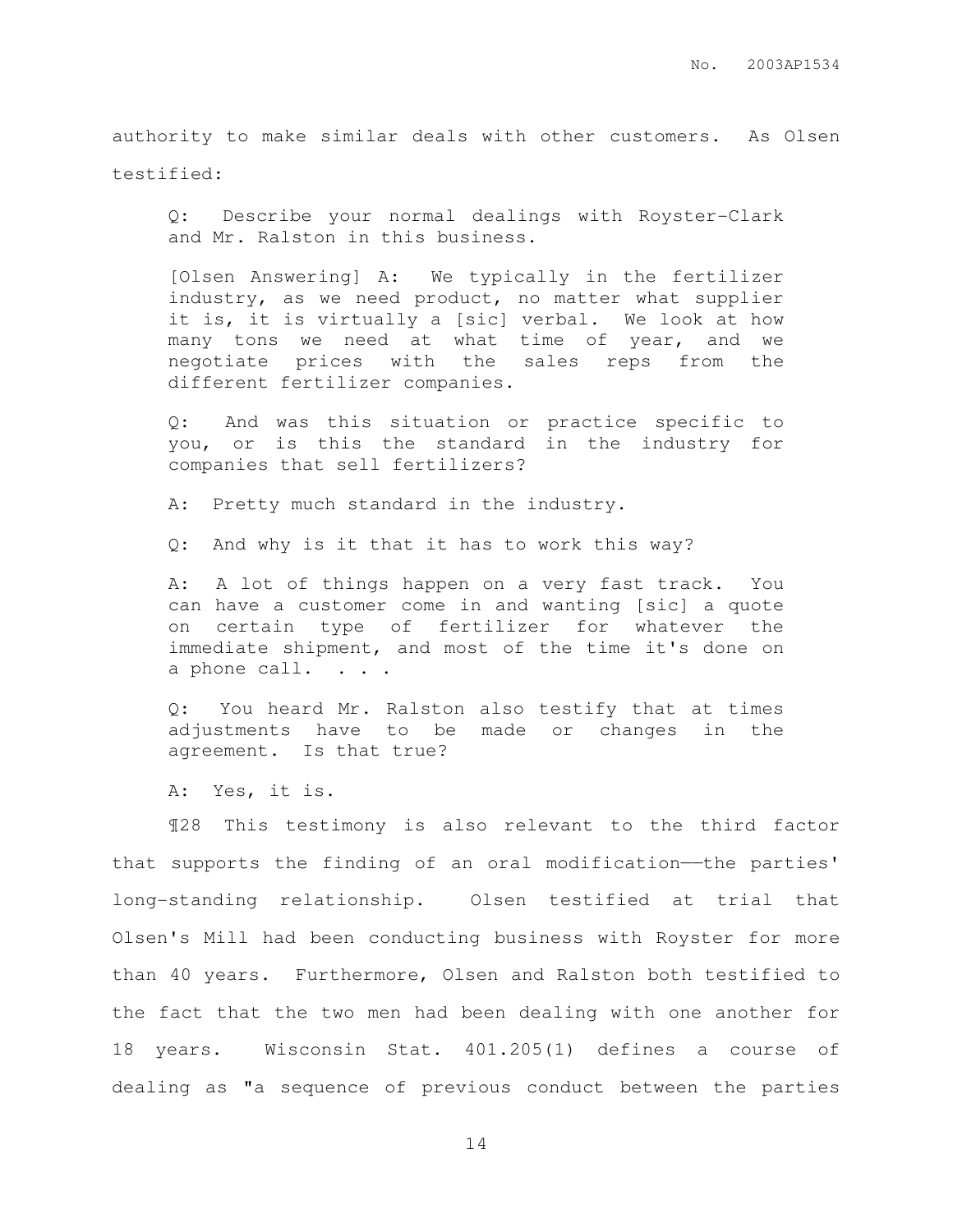to a particular transaction which is fairly to be regarded as establishing a common basis of understanding for interpreting their expressions and other conduct." Wis. Stat. § 401.205(1). While not conclusive on this point, the long-standing relationship between both the individuals and the companies supported a strong inference that the circuit court could use in finding that strict formalities concerning contracts and modifications were not always followed. This inference is also buttressed by Olsen's testimony that contracts and modifications thereof are frequently oral in the fertilizer industry.

¶29 When Ralston was asked "Is it safe to say this is one of the first times that you have made representations to your customers that your company did not back you on?" he responded "I think it was the only time." This statement supported the testimony of Olsen that an agreement was reached to modify the contract. It is also inconsistent with Rainey's testimony that no assurances were made.

¶30 Fourth, conduct by both of the parties evidences a course of performance at variance with the terms of the written contract. "The code itself recognizes the relevance of conduct." Christensen, 134 Wis. 2d at 304. Wisconsin Stat. § 402.208 "provides that a course of performance inconsistent with any terms of an agreement shall be 'relevant to show a waiver or modification' of that term." Id. (quoting Wis. Stat. § 402.208(3)). Therefore, if Royster or Olsen's Mill acted in a manner inconsistent with the terms called for in the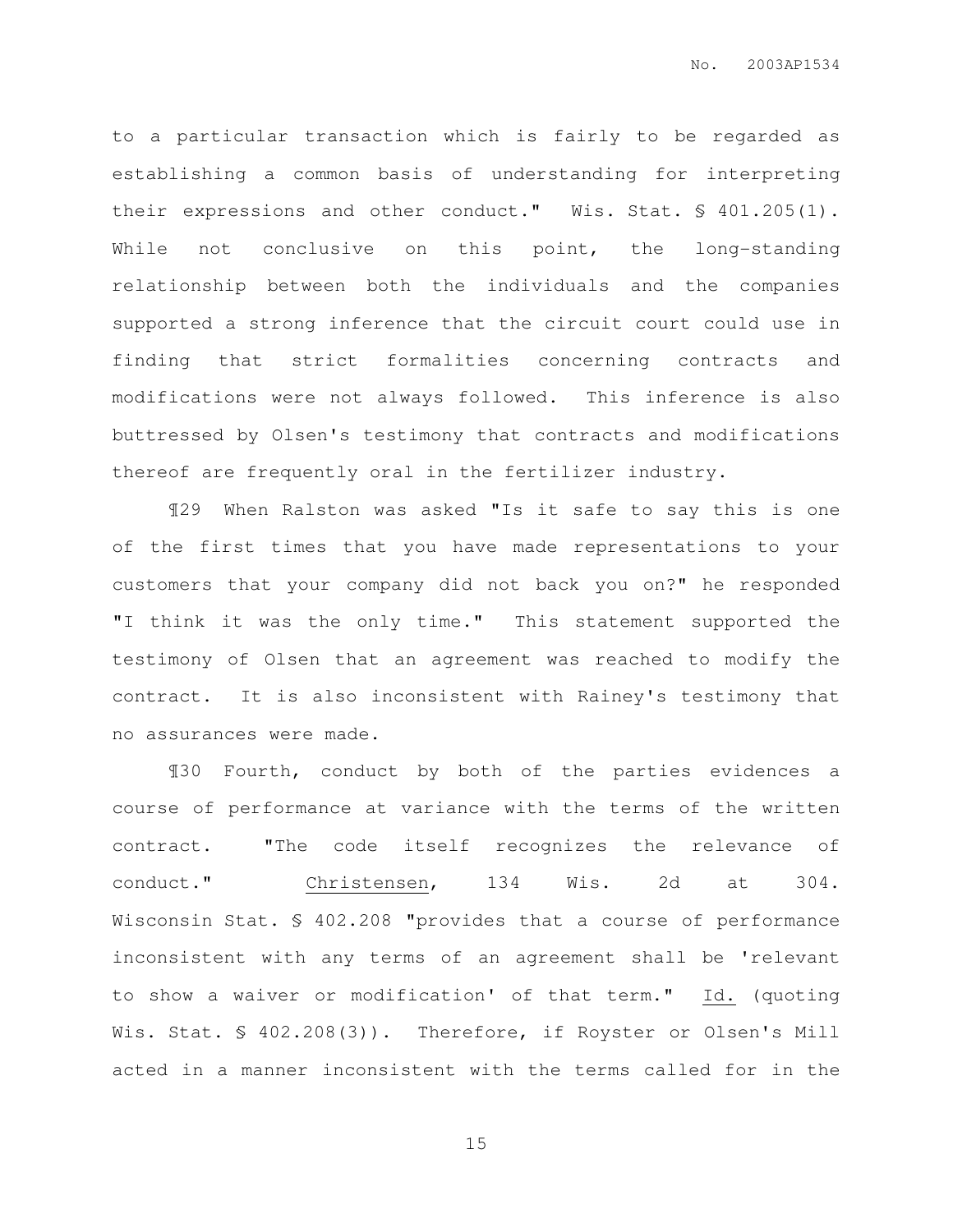written agreement, the circuit court certainly could infer from those inconsistent actions that a modification took place.<sup>12</sup>

¶31 Olsen and Ralston both testified that in mid-June 2001, Olsen sought a buyout or a refund from Royster on the yet undelivered 1300 tons of nitrogen fertilizer. After discussions with Ralston, Olsen agreed to retract its buyout request, take all of Royster's remaining nitrogen fertilizer--in an amount exceeding that in its original contract——and sell it at a loss. It is difficult to believe that Olsen would have accepted not only the amount of fertilizer contracted for and prepaid, but in addition to that, 34.6 additional tons, which would be sold at a loss, if there had not been an oral agreement to modify the contract. It is reasonable to draw the inference that Royster would expect Olsen's Mill to agree to such terms only if incentives had been given in return.

¶32 Finally, the circuit court found that there was evidence in the record of a lack of good faith on Royster's part in its dealings with Olsen's Mill. Regarding the mid-June conversation between Ralston and Olsen about the possibility of terminating the nitrogen contract, Ralston was asked the following question: "And also when Olsen's Mill talked to you about the rebates or getting the money, do I understand the response from Royster-Clark through you [Ralston] was, [w]e have

 $\overline{a}$ 

<sup>&</sup>lt;sup>12</sup> See also id.; Etheridge Oil Co. v. Panciera, 818 F.Supp. 480, 483 (D. RI, 1993)("North Carolina courts have recognized that the intent of [UCC § 2-209(4)] is to give legal effect to the parties' actual later conduct." (citation omitted)).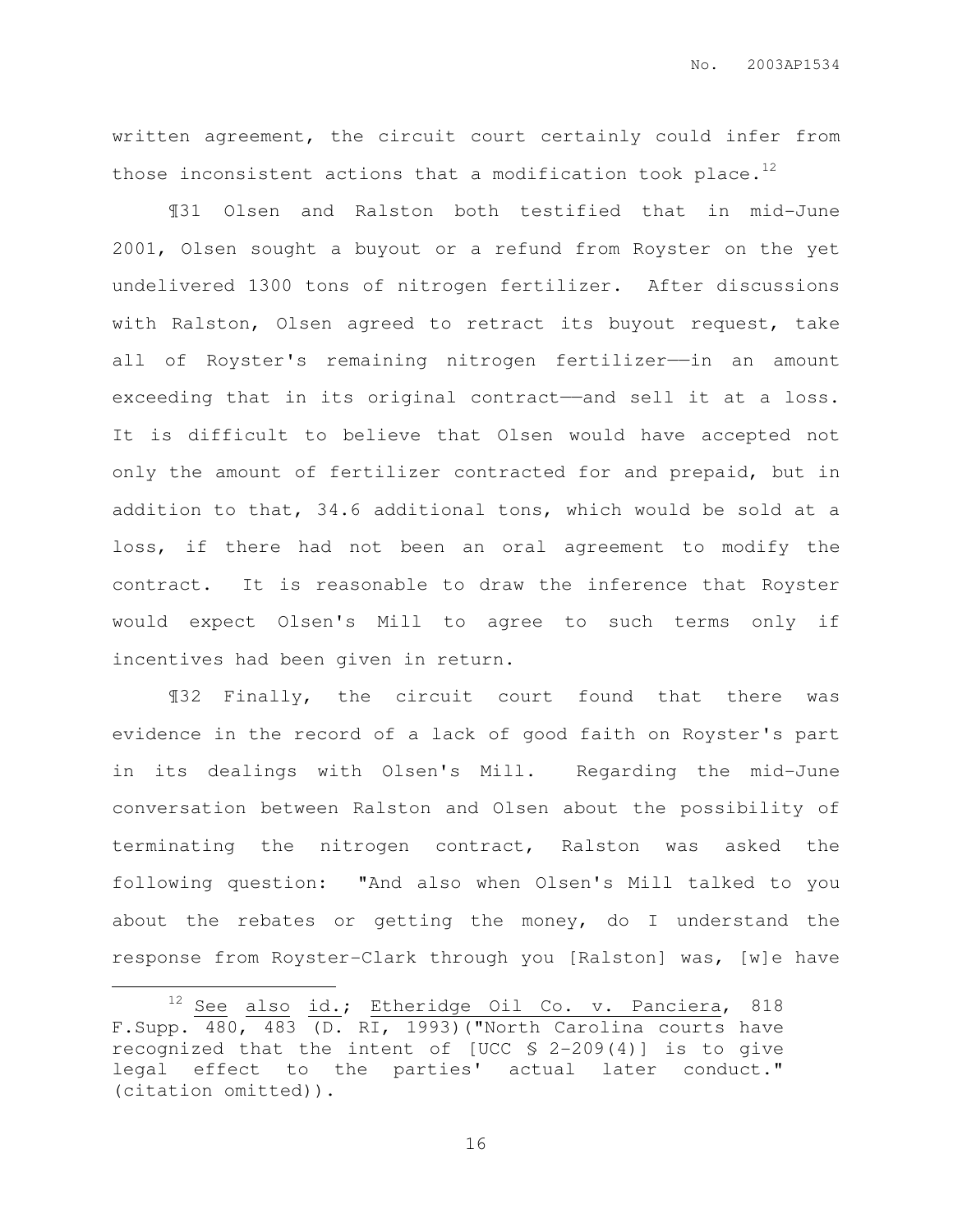your money, we have your product, and we are not giving back your money?" Ralston responded "That's right."

¶33 Olsen's testimony confirmed this conversation. Question: "What type of agreement or representations did Roger [Ralston] make in terms of modifying this contract?" Olsen answered: "We asked if there was going to be concession (sic) or we could buy out of the contract or cancel a contract, and Roger virtually pleaded with us, as he's testified, [w]e have the money; we have the product." As the circuit court noted, if Olsen had unilaterally rescinded the contract, Royster would have a duty to mitigate. See Wis. Stat. SS 402.708(1) and 402.709(1)(b). Neither the contract nor the UCC would have entitled Royster to retain both product and payment.

¶34 Furthermore, the circuit court did not find the testimony of Rainey to be credible, as he testified to matters outside the scope of his firsthand knowledge, and because his testimony directly contradicted the testimony of both Olsen and Ralston. The circuit court inferred from this a lack of good faith on the part of Royster. $^{13}$ 

¶35 Olsen's testimony then continued:

 $\overline{a}$ 

He wanted us to make sure we took the product and we had some negotiation, talking, and at that time it was still raining and we made——I should say I believe I

<sup>&</sup>lt;sup>13</sup> See also Allapattah Servs. Inc. v. Exxon Corp., 61 F. Supp.  $2d$  1308, 1319 (SD FL 1999) ("The duty of good faith is especially applicable in situations when the contract confers one party with the discretion to determine certain terms of a contract, such as an open price term agreed to be unilaterally set." (citations omitted)).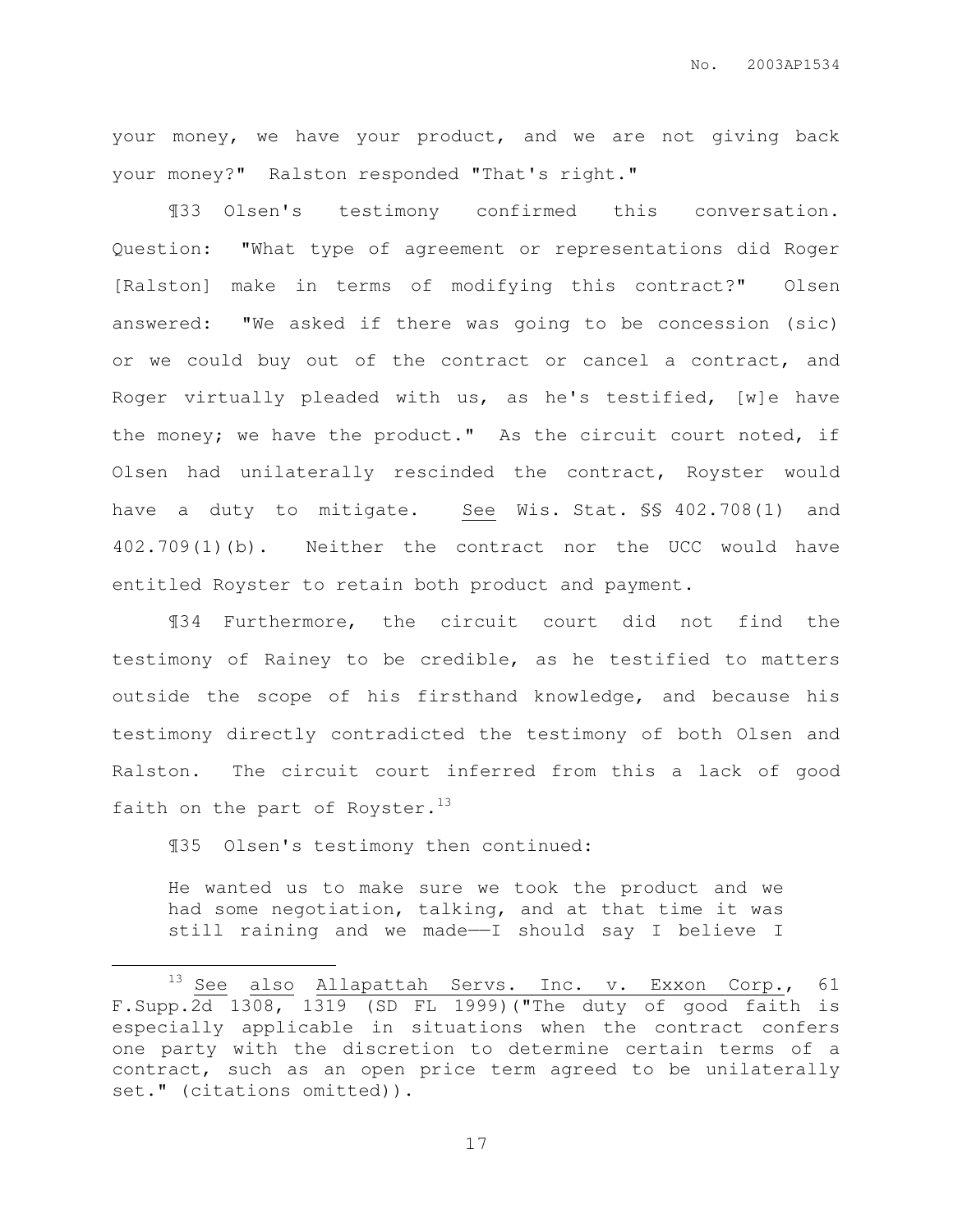had an agreement with Roger—we put three of our bins of trucks on and hauled product from East Dubuque [Royster's plant], and he was going to inform us if the price went down. My commitment to him was I would take and move that product to the farmer and personally at this time it was going to simply be going out on ground through your agent's systems, and whatever price it was from what we purchased it to what we sold it to the farmer, was what he was going to try to get a credit when we refilled in the fall of either material or price concession on the number of times we bought –

THE COURT: Now, let me--Could you cover that one more time? I just want to——All right. You agreed to put on three trucks to get the product out of there, and in return for that Roger did what?

A: He was going to work to either give us free product or reduce the price per ton of product we would have purchased in our fall fill. . . .

Q: I think also the Court's asking what was your agreement with the owner, with the property owners, the farmers?

A: Well, we went out and our goal was to move Roger's product, and the commitment and whatever the price was——Let's say that the price at the farm was \$140 a ton. We would sell it at the farm for 140 bucks, and the price difference between the \$140 and \$192 or \$52 a ton was the difference. I told Roger then you have to make ten cents on the product. I would haul it and eat this cost, which is about \$20 a ton, but I didn't want to lose a penny on the nitrogen so I didn't make a margin, but we needed to work through this, and that's what we did.

Based on Olsen's testimony, the circuit court's finding of fact that there had been a valid oral modification of the contract cannot be said to be clearly erroneous. See Gerner v. Vasby, 75 Wis. 2d 660, 664, 250 N.W.2d 319 (1977).

¶36 The court of appeals made much of Olsen's statement that "He [Ralston] was going to work to either give us free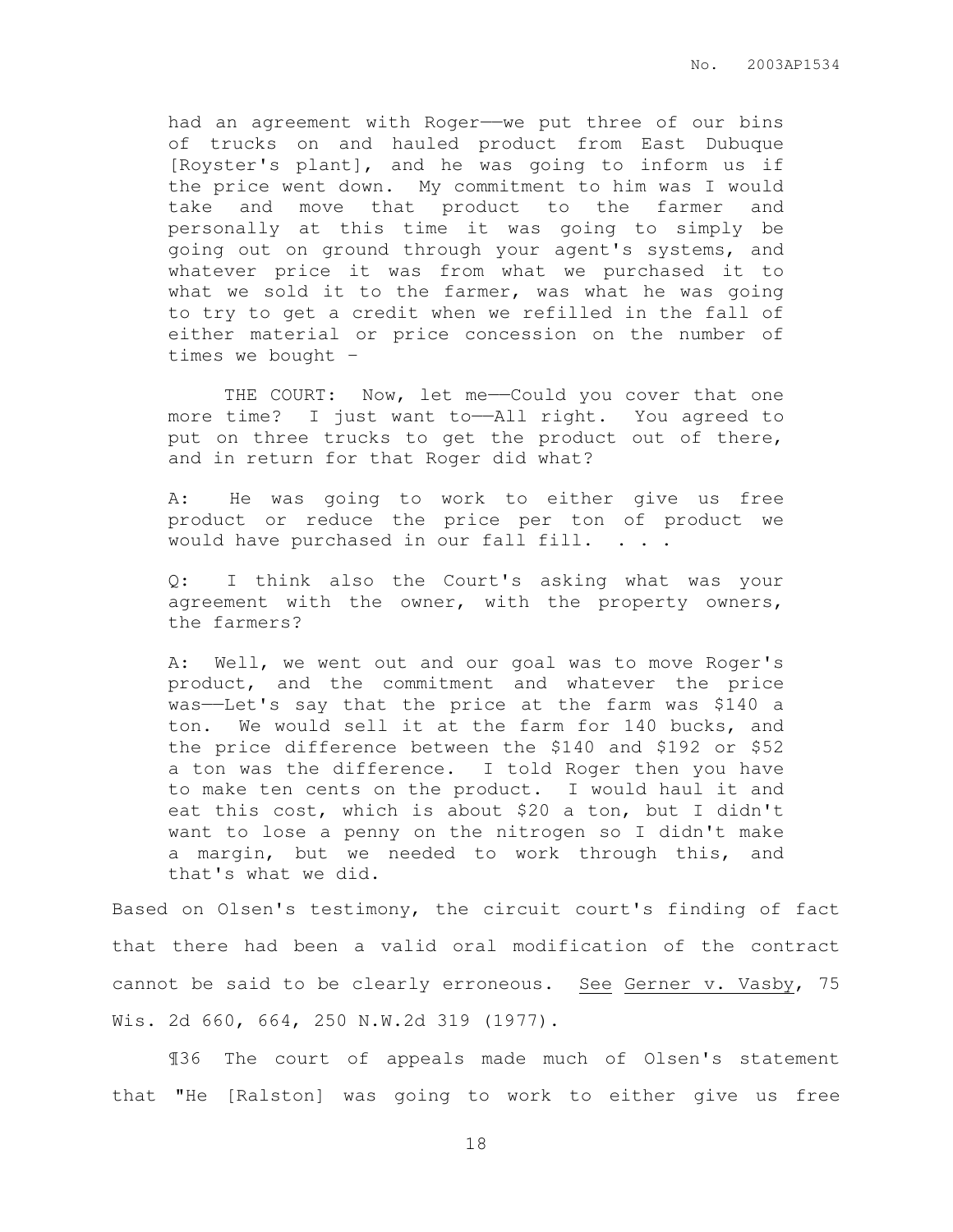product or reduce the price per ton of product we would have purchased in our fall fill." Although Olsen's statement does not unambiguously reference a completed deal, there certainly is no difficulty in reading this statement as a reflection of Olsen's understanding that, although the particulars of the concessions had not been finalized, Ralston had agreed to do something for Olsen in regard to one of the two alternatives. It appears to be self-evident that a contract may legitimately allow its terms to be met by fulfilling either of two alternative terms. See Wis. Stat. § 402.201(1); Official Comment 3, Wis. Stat. Ann. § 402.201 (West 2003). "[S]uch material terms as are stated need not be precisely stated." Official Comment 3, Wis. Stat. Ann.  $\frac{1}{2}$  402.201 (West 2003).<sup>14</sup> The fact of this alternative provision is further buttressed by Olsen's next statement: "I told Roger then you have to make ten cents on the product. I would haul it and eat this cost, which is about \$20 a ton, but I didn't want to lose a penny on the nitrogen so I didn't make a margin, but we needed to work through this, and that's what we did." The attempt at modification here operated as a waiver in accord with Wis. Stat. § 402.209(4), even though the requirement of sub. 2 that the modification must be in writing was not satisfied.

 $\overline{a}$ 

 $14$  See also id., discussing the duty of good faith in relation to an open price term which the parties agreed could be set unilaterally.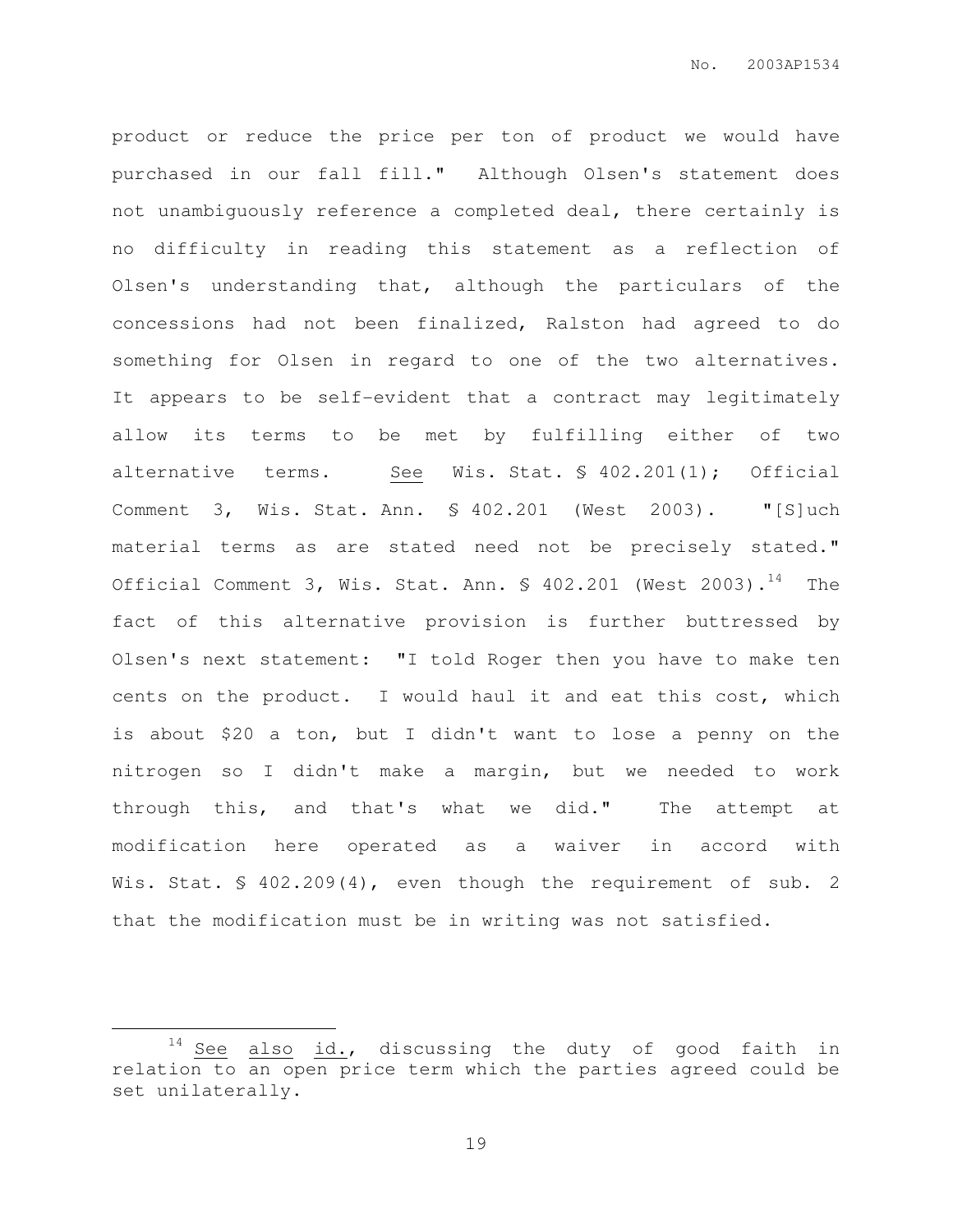B

¶37 The second exception to the statute of frauds writing requirement is performance of the terms of the contract. Wisconsin Stat. § 402.201(3) provides, in relevant part, that "[a] contract which does not satisfy the requirements of sub. (1) but which is valid in other respects is enforceable . . . [w]ith respect to goods for which payment has been made and accepted or which have been received and accepted. . . . " Wis. Stat. § 402.201(3).

¶38 It is undisputed that the nitrogen contract between Royster and Olsen's Mill was prepaid in full on January 29, 2001. Both parties also acknowledge that, before the disputed mid-June 2001 oral modification, Royster had delivered approximately 700 tons of nitrogen fertilizer to Olsen's Mill. Although Olsen's Mill prepaid the original nitrogen contract in full, it did not pay Royster for the additional 34.6 tons of fertilizer it agreed to buy as a result of the mid-June 2001 discussions. Therefore, the modification cannot evade the statute of frauds requirement based upon the exception with regard to "goods for which payment has been made and accepted. .

. ." Wis. Stat. § 402.201(3)(c). Performance, however, encompasses more than prepayment. Because the original contract had been paid in full, but only delivered in part, the modified contract was partly performed.

¶39 Two Wisconsin cases have analyzed the performance exception to the statute of frauds. The first is Hilkert v. Zimmer, in which this court considered the efficacy of an oral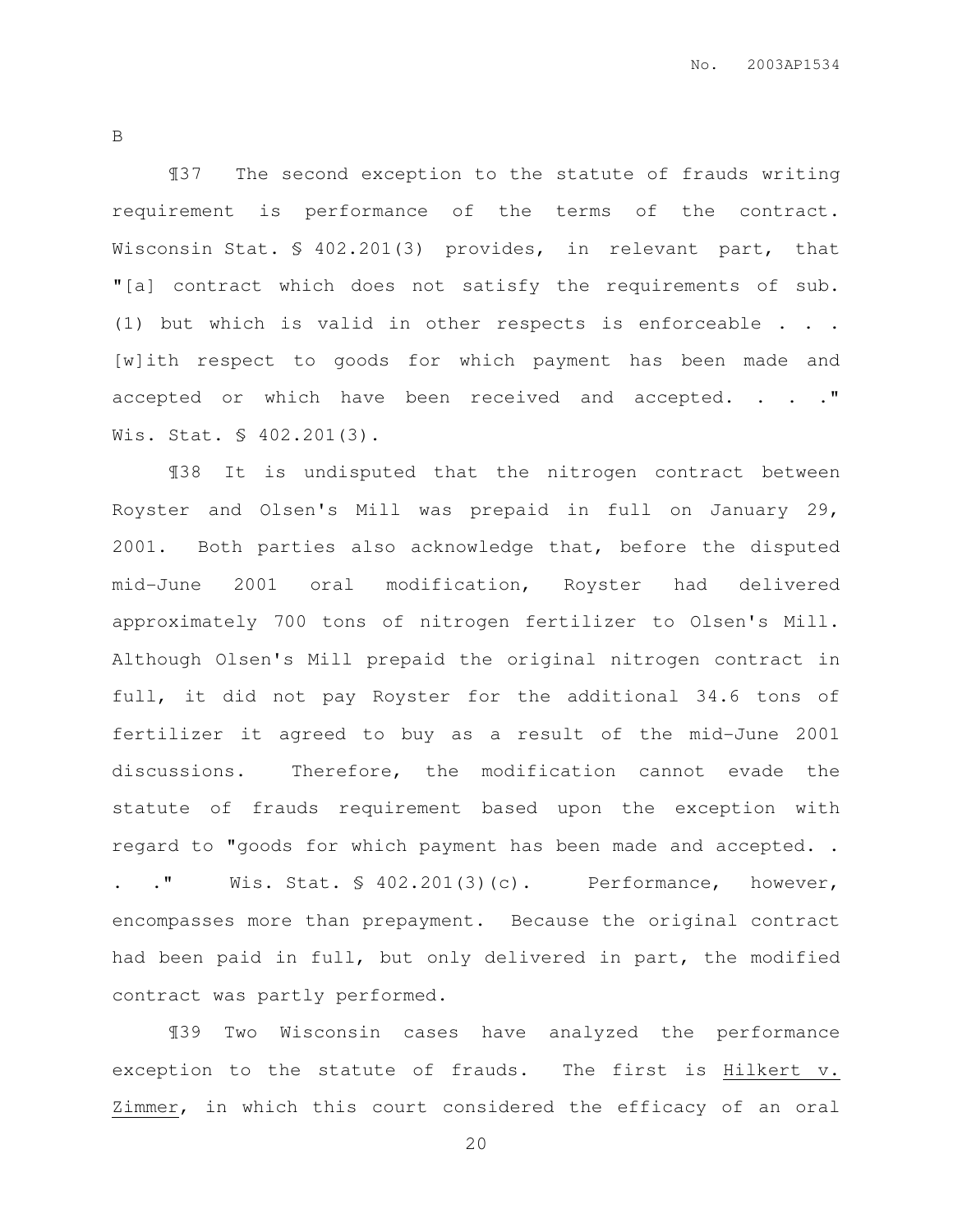variation to a written contract, and the effect of full performance. Hilkert v. Zimmer, 90 Wis. 2d 340, 343, 280 N.W.2d 116 (1979). The Hilkert court reasoned that an oral modification to a written contract is not invalid per se. "Even where it is clear as a matter of law that an oral variation to a written contract is within the strictures of the statute of frauds, the oral contract may be enforceable in equity under Wisconsin law." Id. In Hilkert, however, the contract had been fully performed, so the court did not need to consider an equitable resolution, because "the fully performed contract is completely beyond the scope and operation of the statute of frauds. . . . " Id.

¶40 Regardless of the fact that the disputed modification in this case was not fully performed, Hilkert is still relevant to the resolution of this case. Hilkert stands for the proposition that the statute of frauds does not automatically negate an oral modification and that such a modification may be enforceable in equity.

¶41 Even though the parties had not fully performed the modified contract, part performance had occurred. Part performance under Wis. Stat. § 402.201(3)(c) occurs when a buyer accepts the product and the seller participates in, or expresses assent to, the change in possession and control of the product. See Gerner, 75 Wis. 2d at 667-68. In Gerner, this court examined the parameters of this performance exception. Gerner involved a dispute between a buyer and a seller of 10,000 bushels of corn, as to whether an enforceable contract with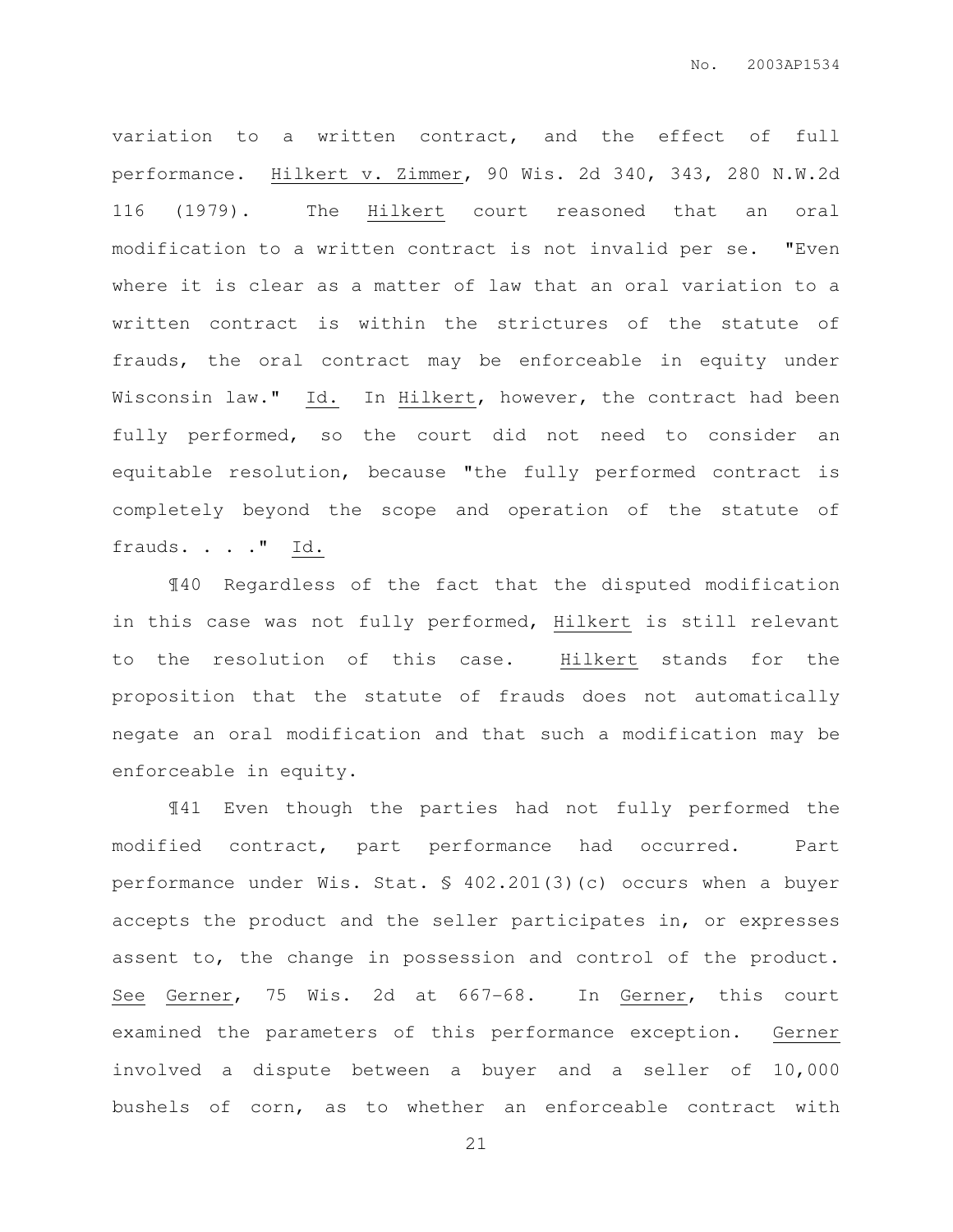respect to the price per bushel had been made. The issue in that case was "whether a telephone conversation between Gerner and Vasby on April 4, 1973, constituted an oral contract which would be enforceable but for its failure to comply with the statute of frauds." Id. at 661.

¶42 The Gerner court acknowledged that Wis. Stat. § 402.201(3) delineates "what part performance will be sufficient to make enforceable an oral contract not in compliance with the statute of frauds. . . . " Id. at 666. As Gerner had delivered the corn in approximately the quantity called for in the oral contract, and Vasby had accepted and tendered payment for the corn, the court had to determine whether this constituted part performance pursuant to the statute. Id.

¶43 Concluding that performance was not unilateral, as Gerner had delivered and Vasby had accepted the corn, this court upheld the decision of the circuit court that there was part performance consistent with Wis. Stat. § 402.201(3). Id. at 667. Such part performance "made the contract enforceable even though it did not satisfy the 'writing' requirements of sub. (1) of sec. 402.201, Stats., the statute of frauds." Id. at 670. Because the circuit court concluded that Vasby's testimony was the more credible of the two, it was able to determine that a valid contract had been created, despite failing the statute of frauds requirement.

It seems clear, therefore, that, in circumstances such as this, where the conduct which is relied upon for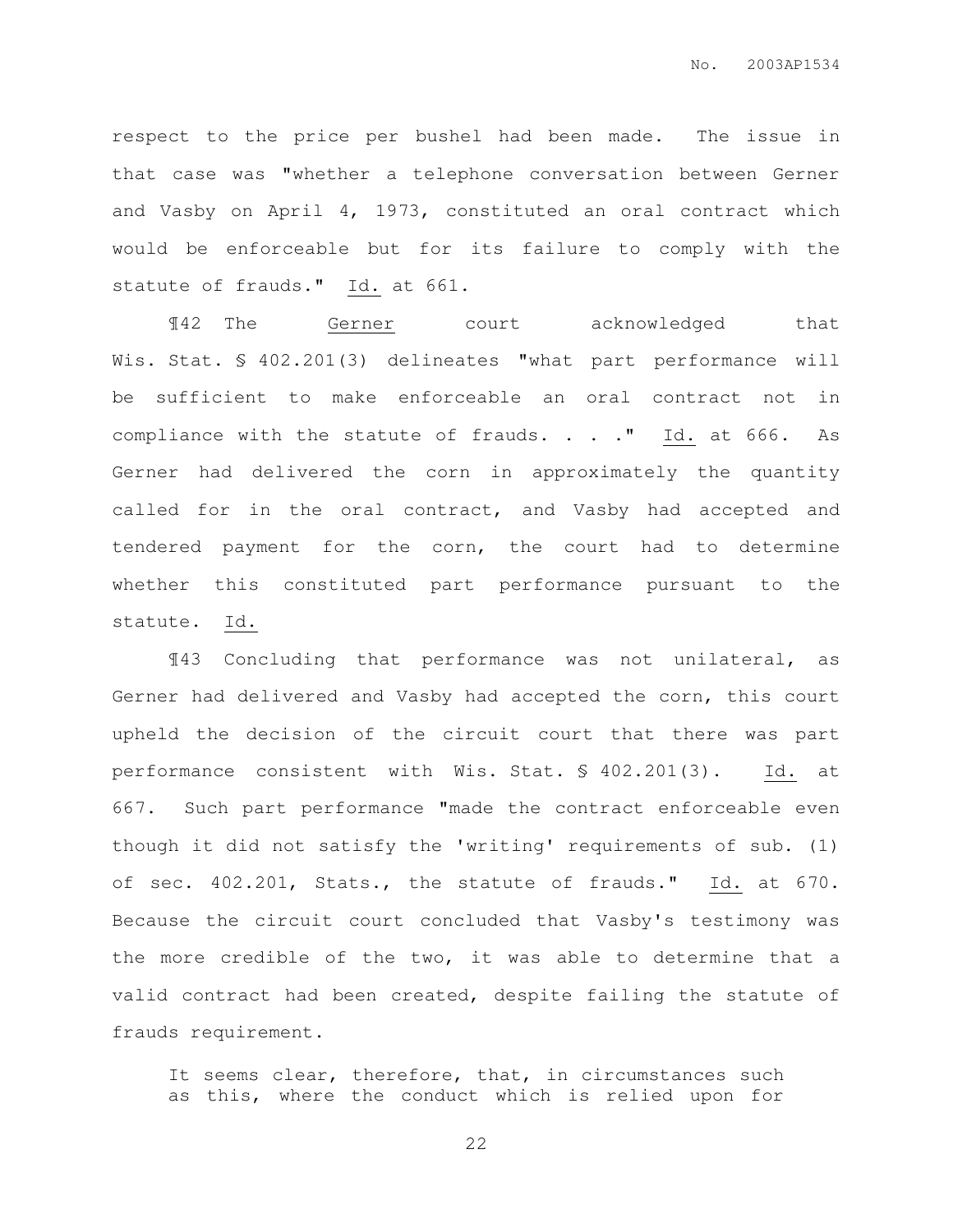part performance is consistent with the contract, such conduct is sufficient to take the contract out of the statute of frauds even though such conduct is not inconsistent with some other dealings arguably had between the parties.

### Id.<sup>15</sup>

¶44 The facts of this case fall within this part performance exception. Olsen's Mill sought a buyout of the undelivered portion of its original nitrogen contract. After discussions with Ralston, Olsen's Mill retracted the request and accepted not only the balance of the product pursuant to the contract, but an additional 34.6 tons of nitrogen fertilizer. Assent by Royster is found in that it allowed Olsen's Mill to come to Royster's plant and load its trucks with the additional 34.6 tons.

¶45 Royster contends Hilkert and Gerner are factually distinguishable, and therefore, inapplicable to the case at bar. We disagree. Although both Hilkert and Gerner present different facts than this case, the legal principles regarding the creation and modification of oral contracts are applicable to facts present here.

Under [UCC § 2-201], no writing is required with respect to goods which have been received or accepted. The official comment to [§ 2-201] includes the following statement pertaining to partial performance: "Receipt and acceptance either of goods or of the price constitutes an unambiguous overt admission by both parties that a contract actually exists."

Id. at 1239.

 $\overline{a}$ 

<sup>&</sup>lt;sup>15</sup> See also Fendley v. Dozier Hardware Co., Inc., 449 So.2d 1236 (Ala. 1984):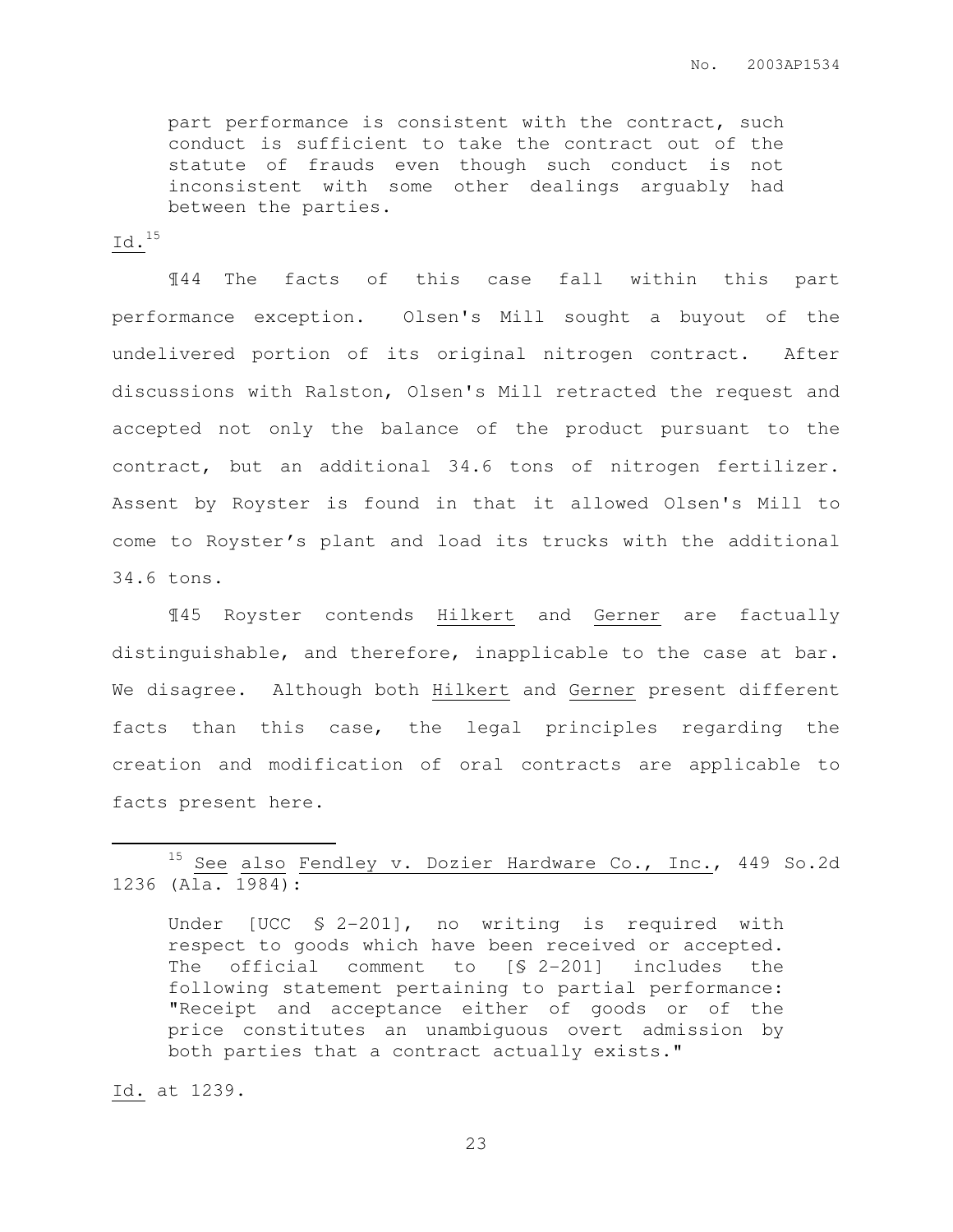¶46 We, therefore, conclude that the actions of both Royster and Olsen's Mill comprise part performance of the disputed modification of the nitrogen contract sufficient to take it out of the statute of frauds. Because we conclude that the dealing between the parties meets the performance exception to the statute of frauds, a written modification was not necessary to execute an enforceable modification of the nitrogen contract.

#### $\mathcal{C}$

¶47 We are satisfied, after considering the totality of the circumstances, as did the circuit court, examining the entire record, and giving deference to the credibility determinations of the circuit court, that the finding that Royster and Olsen's Mill had agreed to an oral modification of the nitrogen contract is not clearly erroneous.

¶48 Since we agree with the circuit court's finding that the nitrogen contract was orally modified, we further hold, as did the circuit court, that Royster owed Olsen's Mill a rebate on the prepaid contract. Since a rebate was due in an amount in excess of the \$50,472.31, stipulated to as owed by Olsen's Mill on the Super Rainbow contract, and since the amount due to Olsen's Mill was found to be \$28,721.69, Royster has no basis upon which it may claim interest due for late payment on the Super Rainbow contract.

#### IV

¶49 We reverse the decision of the court of appeals. Doing so, we hold that the circuit court's finding of fact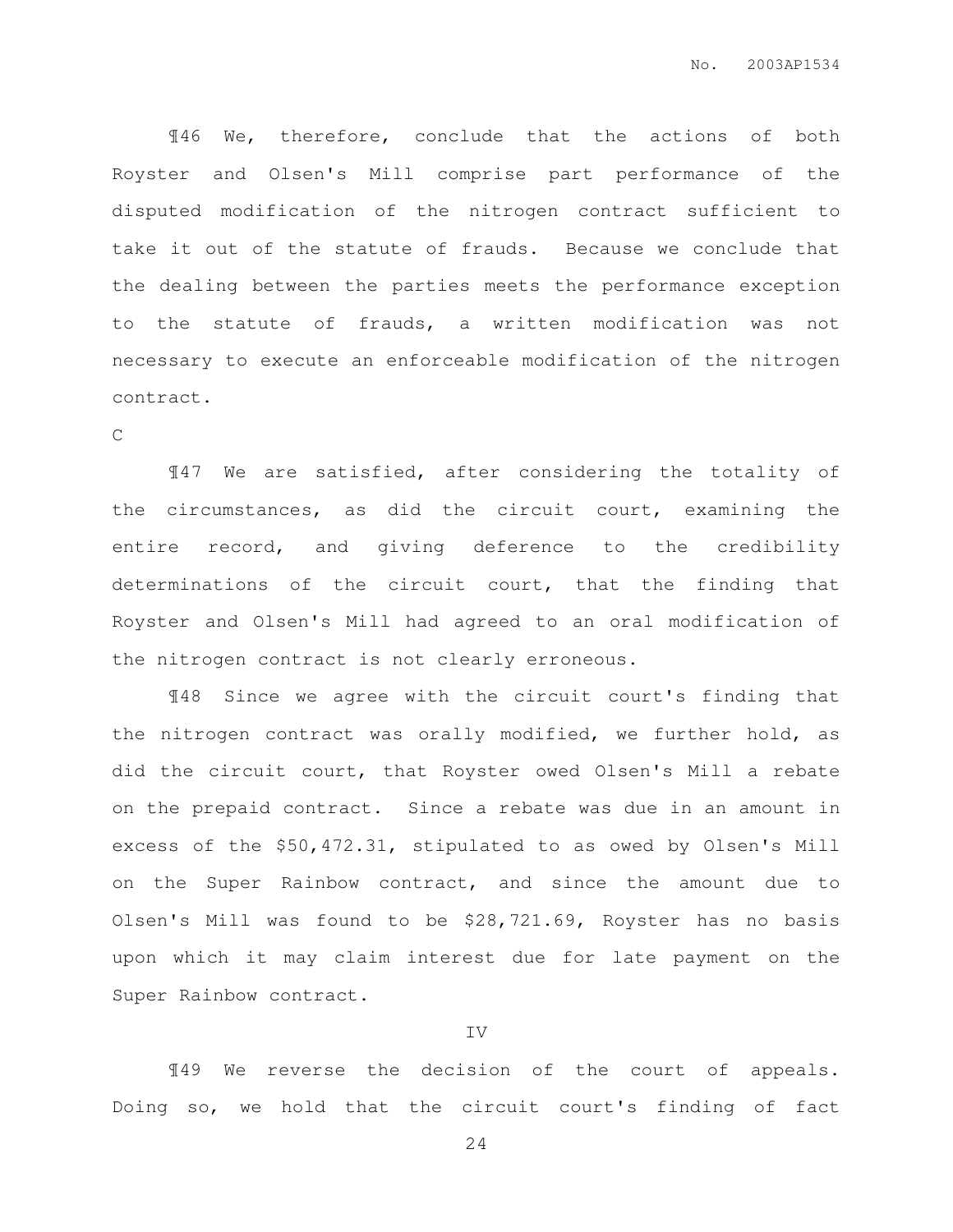regarding the oral modification of the nitrogen contract was not clearly erroneous, as there was sufficient evidence in the record from which the circuit court could reasonably find that a valid oral modification had occurred. Because we determine that the circuit court's finding of an oral modification was not clearly erroneous, and because we determine that the circuit court was legally correct in its conclusion that Olsen's Mill was entitled to a setoff against the money it owed Royster on the second contract, we are satisfied that Royster has no basis for its claim of interest due.

By the Court.  $-$  The decision of the court of appeals is reversed, and the matter is remanded to the circuit court in order to reinstate its judgment.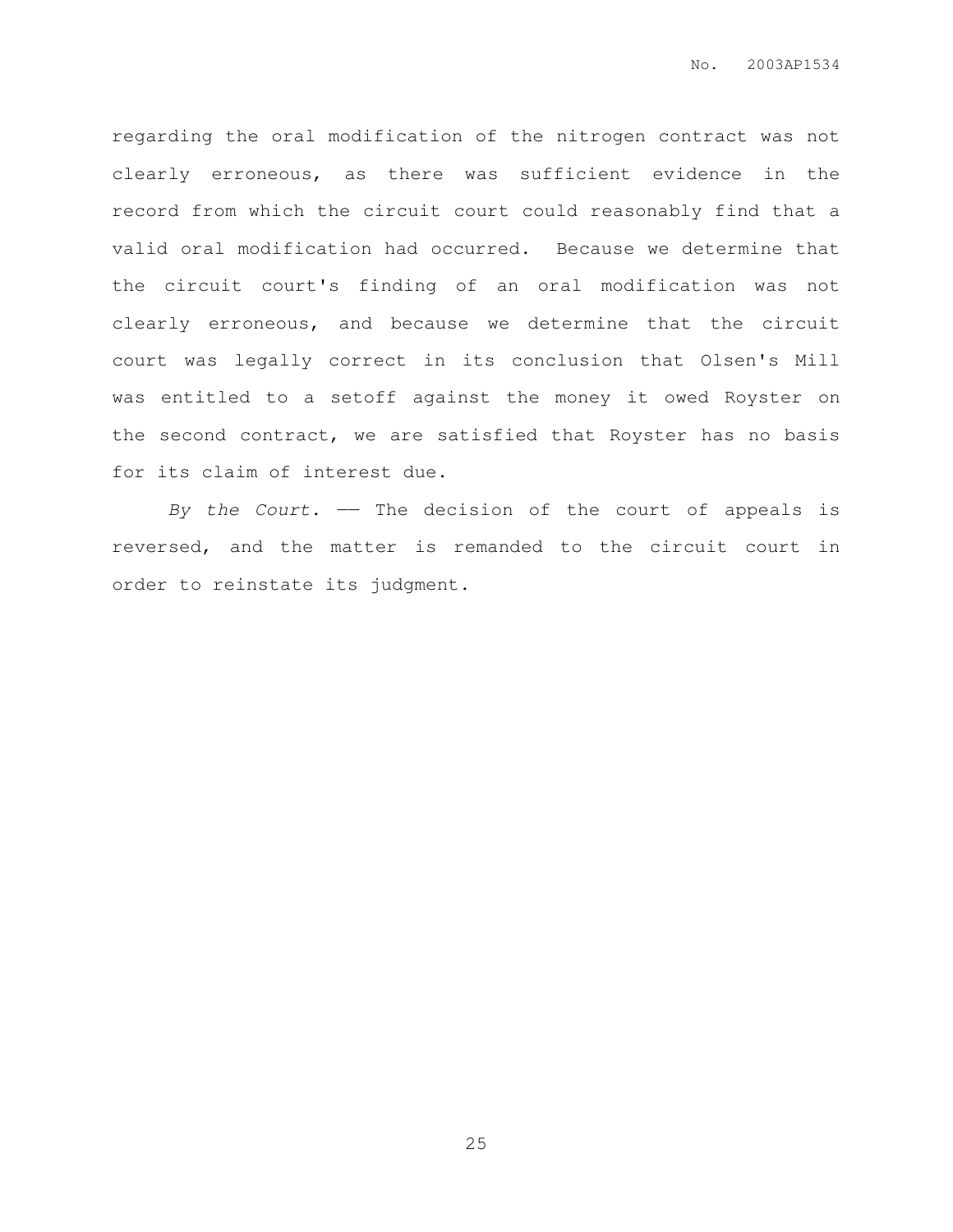¶50 SHIRLEY S. ABRAHAMSON, C.J. (dissenting). I agree with the majority opinion and the opinion of the court of appeals that an oral modification of a written agreement may be valid if one of the exceptions to the writing requirement is met.

¶51 Whether there was an attempt at modification under Wis. Stat. § 402.209 to operate as a waiver of the statute of frauds or whether there was part performance under Wis. Stat. § 402.201(3)(c) sufficient to satisfy the statute of frauds, a party claiming an oral modification cannot succeed unless it proves that the parties agreed to an oral modification.

¶52 The court of appeals got it right; the circuit court's finding of an oral modification of the contract is clearly erroneous. I do not agree with the majority opinion that the circuit court's finding of an oral modification of the price terms of the original written contract was not clearly erroneous, that is, that the circuit court's finding of an oral modification of the contract is not against the great weight and clear preponderance of the evidence.<sup>1</sup>

¶53 The majority opinion's review of the evidence to support a valid oral modification of the contract is no more

 $\overline{a}$ 

 $1$  Robertson-Ryan & Assocs. v. Pohlhammer, 112 Wis. 2d 583, 592, n.\*, 334 N.W.2d 246 (1983) (Abrahamson, J., dissenting) (under Wis. Stat. § 805.17(2) (2003-04) the "clearly erroneous" test applicable to the findings of fact of a circuit judge sitting without a jury is the same as the "against the great weight and clear preponderance of the evidence" test); Noll v. Dimiceli's, Inc., 115 Wis. 2d 641, 643, 340 N.W.2d 575 (Ct. App. 1983) (same).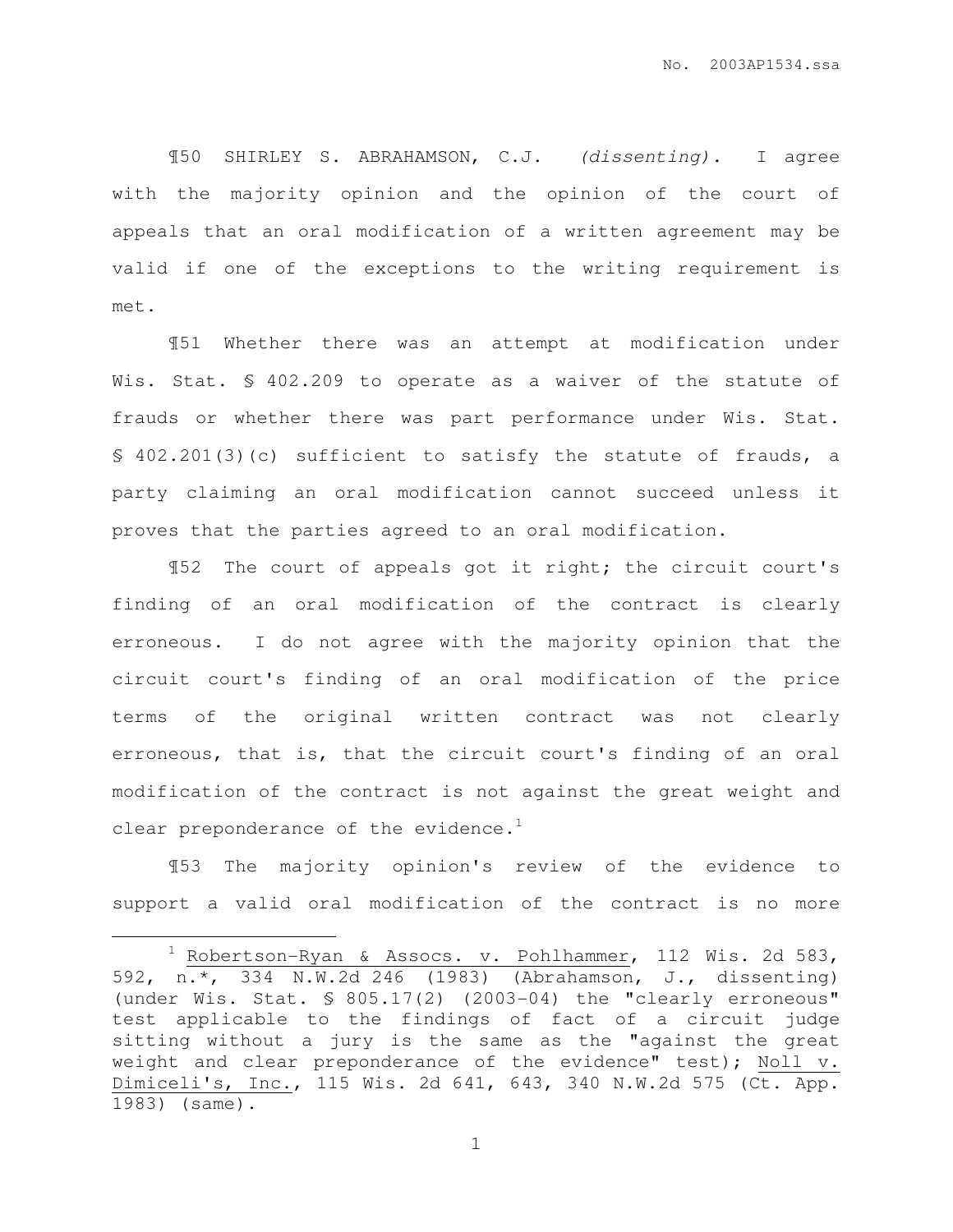persuasive than the circuit court's. Because the finding of an oral modification of the price terms of the original written contract is clearly erroneous, there cannot have been waiver by an attempt to modify orally the written contract. Further, even if the part performance exception to the writing requirement has been met, the record conclusively shows that there was no oral modification to the price terms of the original contract.

 $\top$ 

¶54 I agree with the majority opinion that a waiver of the statute of frauds is closely related to the inquiry whether a valid oral modification exists.<sup>2</sup>

¶55 The record does not support a finding that an oral modification was made. The testimony of Roger Ralston and Paul Olsen was consistent: Ralston told Olsen that if Olsen increased the quantity of his purchase, Ralston would work to modify the original contract regarding price, not that the original contract was hereby modified between the parties.<sup>3</sup> Olsen testified that Ralston said he was going to work "to either give us free product or reduce the price per ton." Ralston needed corporate approval from Royster-Clark before the contract could be modified. This testimony should end this case in favor of Royster-Clark, as the court of appeals held.

¶56 Nevertheless, the circuit court found that Ralston had apparent authority to bind his principal (Royster-Clark) to an oral modification regarding price. Apparent authority is

 $3$  Id.,  $135$ .

 $\overline{a}$ 

<sup>2</sup> Majority op., ¶22.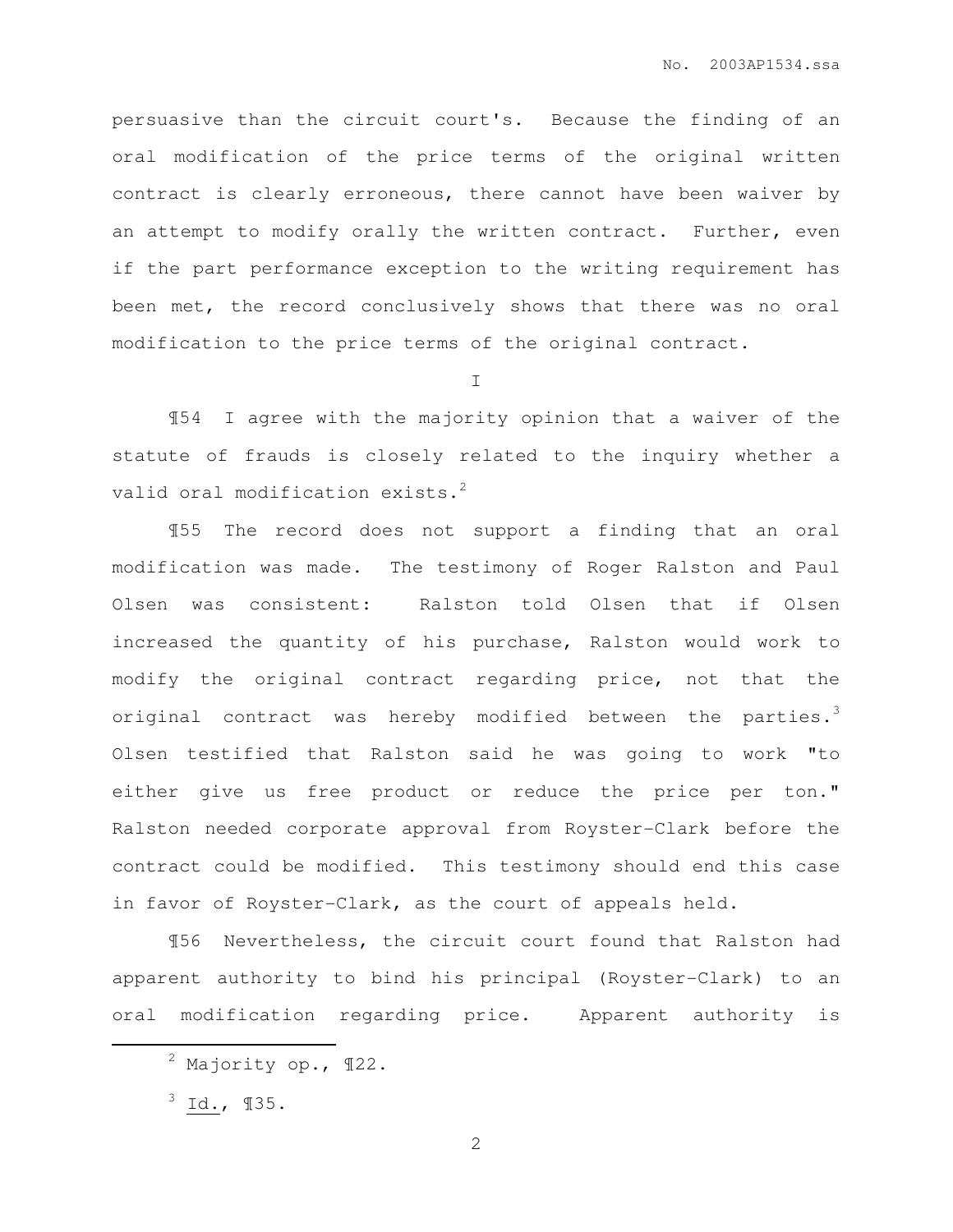generally a question of fact. Apparent authority results from the conduct of the principal (here Royster-Clark) that causes a third person (here Olsen's Mill) to reasonably believe that the agent (here Ralston) has authority to act (here to modify the contract).<sup>4</sup>

¶57 The circuit court's finding of apparent authority (affirmed by the majority opinion) to modify the original contract without approval by Royster-Clark is not supported by the record.

¶58 The majority opinion and circuit court apparently infer from Royster-Clark's having previously gone along with Ralston's proposed contract modifications that either Royster-Clark's approval was not really necessary or that Royster-Clark's approval of any modification was automatic and that Olsen's Mill could therefore act with the assurance that Royster-Clark would approve any modifications Ralston proposed. None of these inferences is supported by the record.

 $\overline{a}$ 

 $4$  Iowa Nat'l Mut. Ins. Co. v. Backens, 51 Wis. 2d 26, 33-34, 186 N.W.2d 196 (1971); Ivers & Pond Piano Co. v. Peckham, 29 Wis. 2d 364, 139 N.W.2d 57 (1966); Wis. Cent. Ry. Co. v. Phoenix Ins. Co., 123 Wis. 313, 101 N.W. 703 (1904).

The Wisconsin cases adopt 1 Restatement of Agency § 8 (1933), relating to apparent authority. These cases are still good law in this state. For similar statements about apparent authority, see 1 Restatement of Agency 2d § 8 (1957); 1 Restatement of Agency 3d § 2.03 (Tent. Draft No. 2 2006); Harold Gill Reuschlein & William A. Gregory, The Law of Agency and Partnership § 23, at 57-64 (2d ed. 1990); 1 Floyd A. Meechem, A Treatise on the Law of Agency §§ 720-26, at 5081-83 (1914); and Warren A. Seavey, Law of Agency \$ 22, at 43-45 (1964).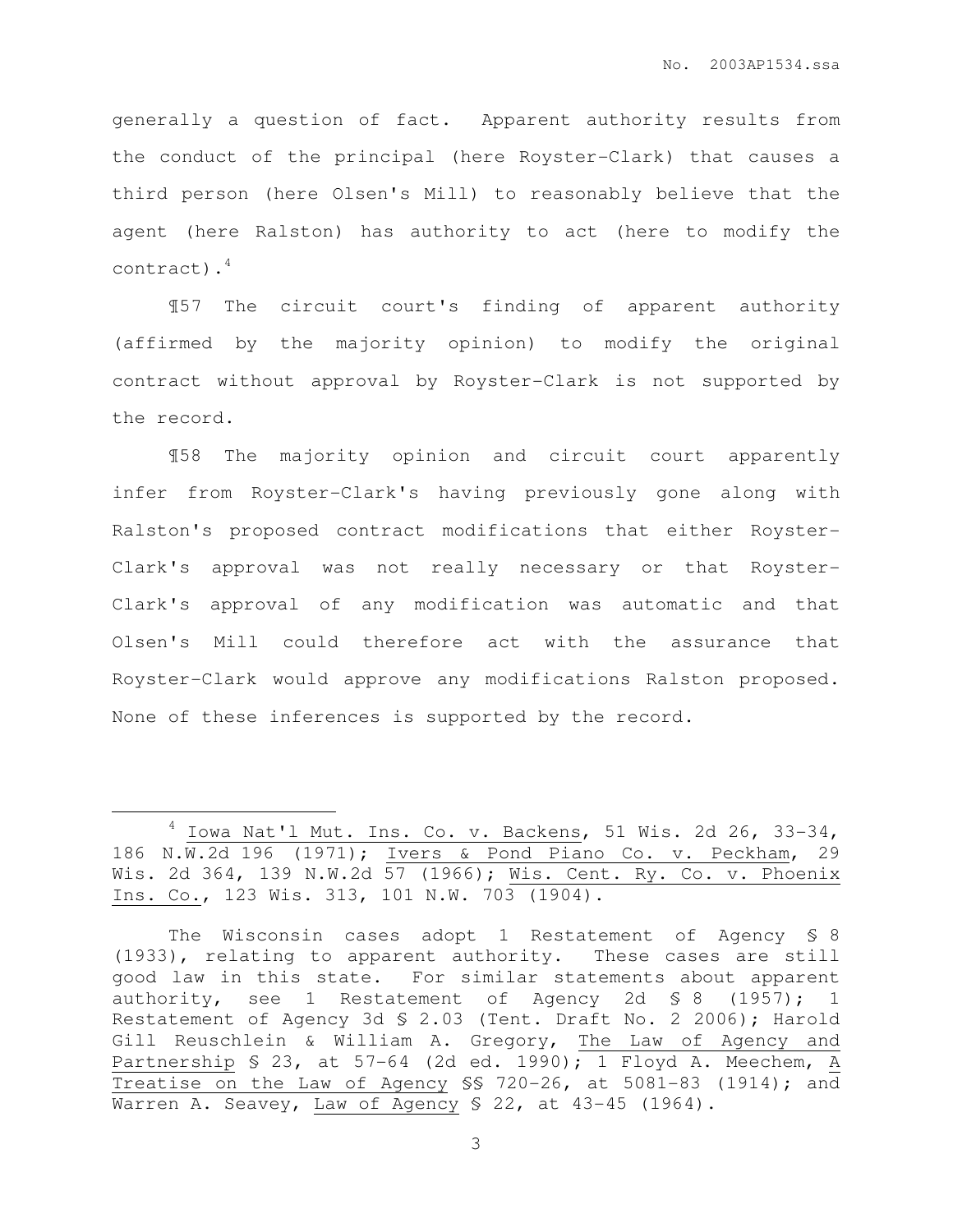¶59 The majority opinion relies on the parties' course of conduct to override Ralston's and Olsen's testimony that Ralston needed corporate (Royster-Clark's) approval of a modification of the contract. Course of conduct, sometimes referred to as custom, is a factor that may support the presence of apparent authority.

¶60 Yet the course of conduct in the instant case supports the conclusion that Royster-Clark's approval was required for any modification, that Royster-Clark did not always approve Ralston's proposed modifications, that Royster-Clark never expressly or impliedly waived the approval requirement, and that Olsen's Mill could not reasonably have relied on Royster-Clark's automatically approving Ralston's proposals.

¶61 Ralston answered affirmatively, as the majority opinion states, on cross-examination by Olsen's Mill's attorney that it was "safe to say this is one of the first times that [he] made representations to [his] customers that [his] company did not back [him] on."<sup>5</sup> However, Ralston's entire testimony at that point in the questioning makes clear that Ralston attempted to negotiate with Royster-Clark on behalf of his customers, that he did not always get what he wanted for his customers, and that Olsen's Mill would have every reason to expect him to "try" to get some type of rebate. Ralston's examination was as follows:

Q. Is it safe to say that this is one of the first times that you have made representations to your customers that your company did not back you on?

 $\overline{a}$ 

<sup>5</sup> Majority op., ¶28.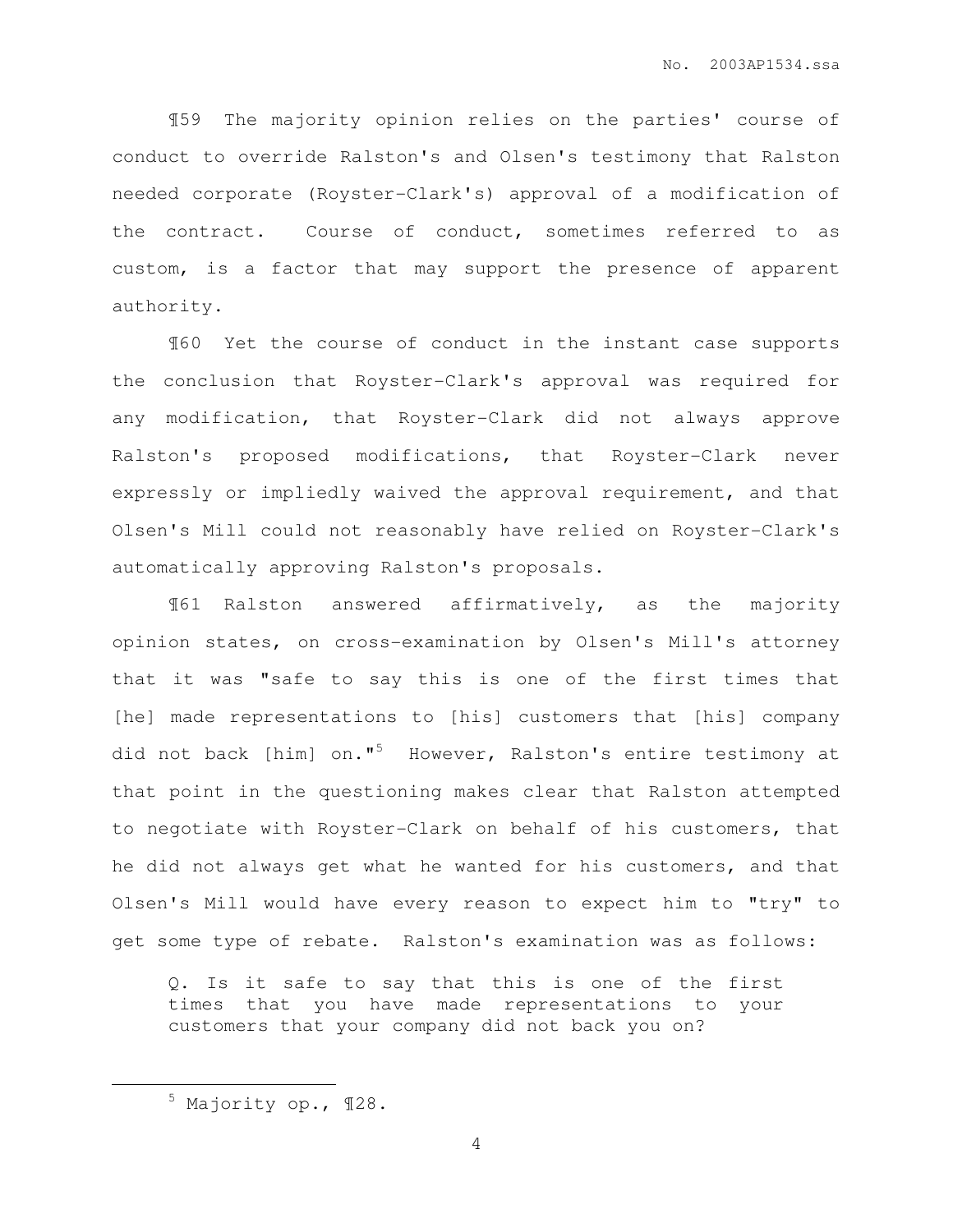A. I think it was the only time.

Q. And I believe you testified that over the years numerous times you would go back on behalf of your customers and try to make things right for them and for your company?

A. It was an effort in every negotiation, yes.

Q. And it was something that Olsen's Mill had done with you numerous times again over the years?

A. Yes.

Q. And would have every reason to believe that you were in fact going to try to get them or would get them some type of rebate considering the situation everybody was in?

A. I think they knew I was going to try.

Q. And you'd always been successful before, correct?

A. No. I didn't get-I haven't always gotten everything I wanted——

Q. But for the most part?

A. ——but I always tried.

¶62 In addition, Olsen's examination shows that he knew that Ralston could not bind Royster-Clark on the modified contract price and that Ralston had to seek approval. Olsen testified as follows:

[Ralston] wanted us to make sure we took the product and we had some negotiation, talking, and at that time it was still raining and we made——I should say I believe I had an agreement with [Ralston]—we put three of our bins of trucks on and hauled product from [Royster's plant], and he was going to inform us if the price went down. . . . [W]hatever price it was from what we purchased it to what we sold it to the farmer, was what he was going to try to get a credit . . . . He was going to work to either give us free product or reduce the price per ton of product we would have purchased in our fall fill. . . . (Emphasis added.)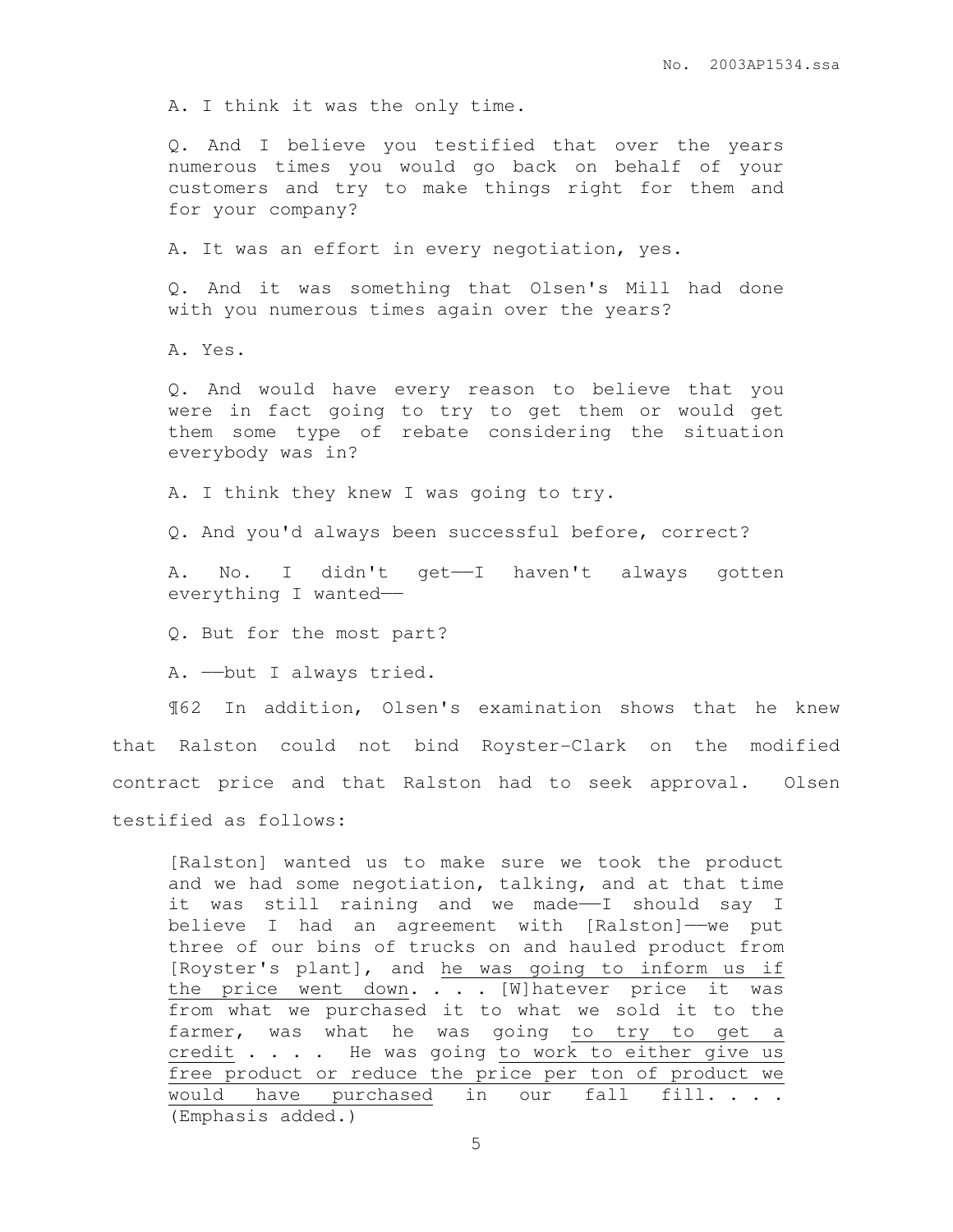¶63 Olsen's testimony is clear. He agreed to take more products, Ralston agreed to seek two possible concessions and then inform Olsen which, if either, of these concessions was granted.

¶64 This record shows a course of conduct that Ralston needed to get corporate approval for any modification of a written contract and Olsen's Mill knew of Ralston's need to get corporate approval. Accordingly, the circuit court's finding that the parties orally modified the original contract was clearly erroneous.

II

¶65 I also agree with the majority opinion that part performance may satisfy the statute of frauds. See Wis. Stat. § 402.201(3)(c). Part performance may be made by payment and acceptance of such payment or by receipt and acceptance of the goods. Id. The majority is correct that the contract modification was partially performed because there was receipt and acceptance of the 34.6 tons of nitrogen fertilizer.

¶66 This part performance exception to the writing requirement cannot be used in the present case to support any conclusion about the content of the oral contract. Section 402.201(3)(c) states that "[a] contract which does not satisfy the requirements of sub. (1) [namely a writing] but which is valid in other respects is enforceable:  $\ldots$  . [w]ith respect to goods . . . which have been received and accepted" (emphasis added). In other words, part performance can be used to establish the existence of a contract, even one that should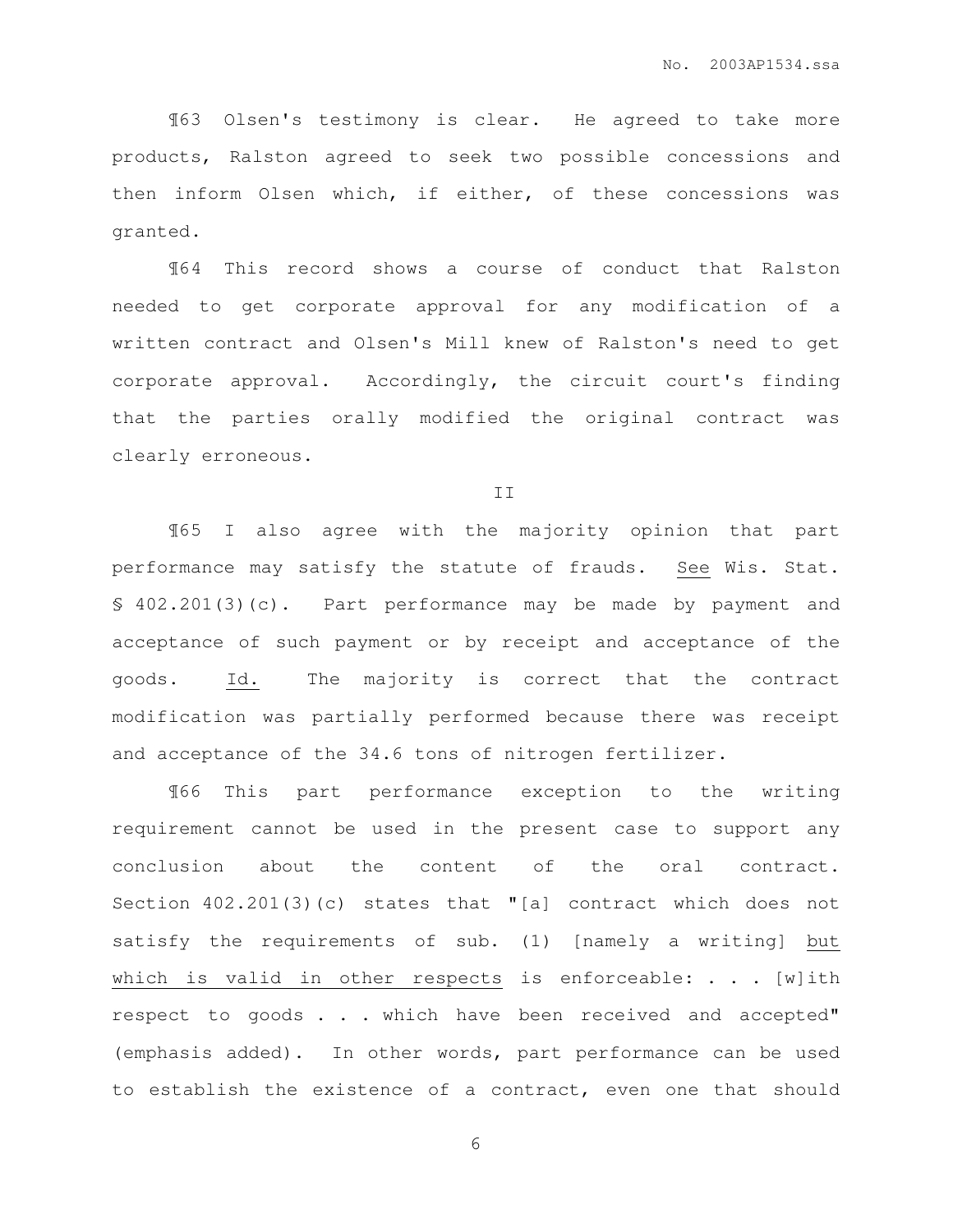have been in writing. The parties may then prove the terms of that oral contract by oral testimony.

¶67 As I have already discussed, the content of the oral contract claimed by Olsen's Mill did not include a promise by Royster-Clark to rebate the price of the 2,000 tons of nitrogen fertilizer from the original contract. On the contrary, the testimony is unequivocal that Ralston would only try to get a rebate; that he did not have authority to modify the price of the original contract; and that he had to get approval from somebody else at Royster-Clark for any modification.

¶68 I conclude that part performance of the oral contract for 34.6 tons, and part performance of the original contract, though taking into account any oral agreement outside the writing requirement, do not, on this record, support a finding of an oral change in the price terms of the original written contract.

¶69 Because the circuit court was clearly erroneous in determining that there was an oral agreement to change the price terms of the original written contract, I dissent.

¶70 I am authorized to state that Justice ANN WALSH BRADLEY joins this dissent.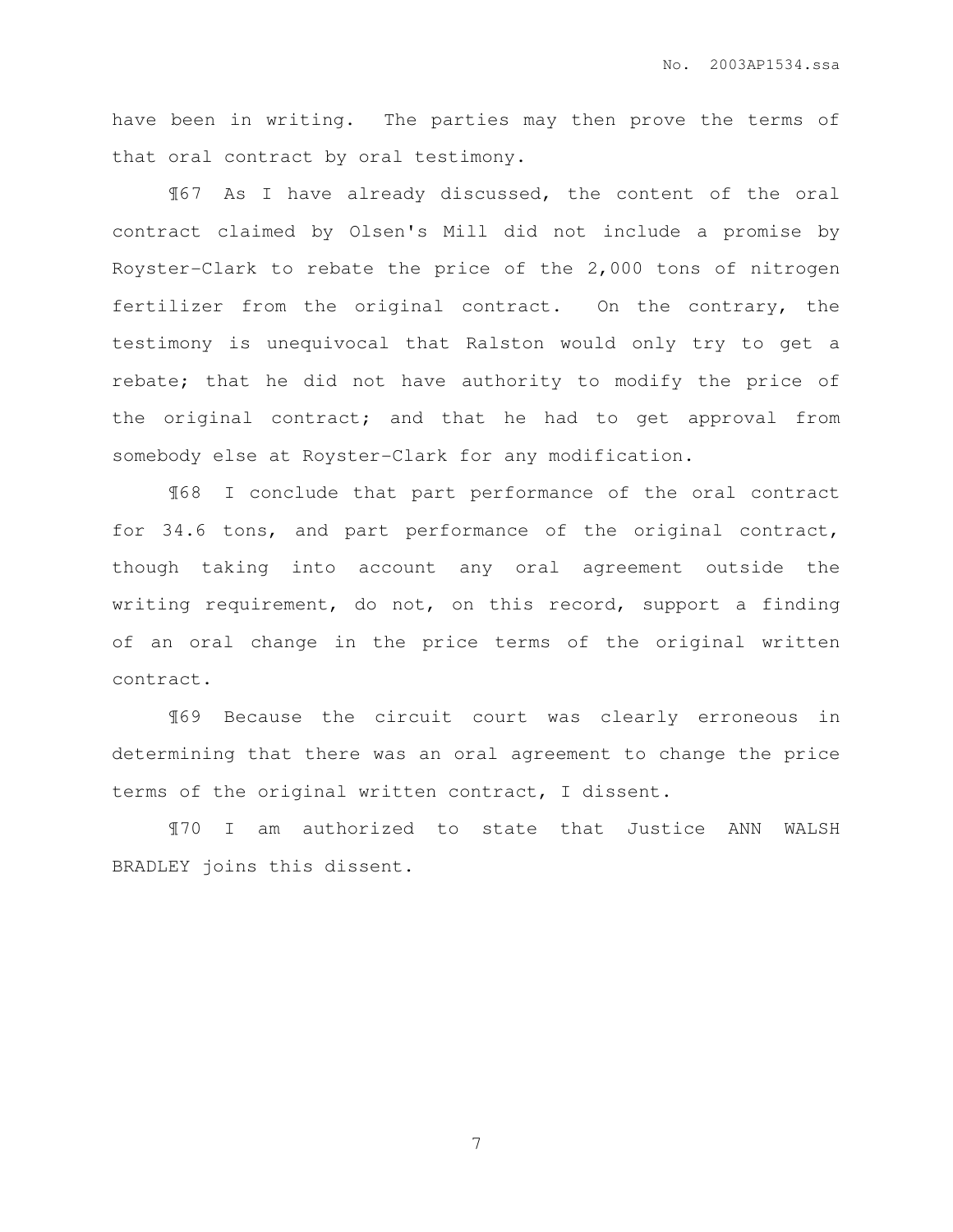¶71 DAVID T. PROSSER, J. (dissenting). Chapter 402 of the Wisconsin Statutes creates a regulatory framework for commercial sales transactions in Wisconsin. The chapter is Wisconsin's codification of Article 2 of the Uniform Commercial Code (UCC).

¶72 Section 402.201(1) embodies Article 2's statute of frauds. It reads in part: "[A] contract for the sale of goods for the price of \$500 or more is not enforceable by way of action or defense unless there is some writing sufficient to indicate that a contract for sale has been made between the parties and signed by the party against whom enforcement is sought." Wis. Stat. § 402.201(1).

¶73 Section 402.209 addresses "Modification, rescission and waiver." Subsection (2) reinforces § 402.201(1): "A signed agreement which excludes modification or rescission except by a signed writing cannot be otherwise modified or rescinded." Wis. Stat. § 402.209(2). Subsection (3) adds: "The requirements of § 402.201 must be satisfied if the contract as modified is within its provisions." Wis. Stat. § 402.209(3).

¶74 These provisions establish the basic "rule" about written sales contracts. As indicated, parties are entitled to supplement the basic rule with specific contractual language prohibiting modifications that are not in writing. Wis. Stat. § 402.209(2).

¶75 The "PREPAY SALES AGREEMENT" for nitrogen fertilizer between Royster-Clark and Olsen's Mill states that "this contract shall be governed by and interpreted pursuant to the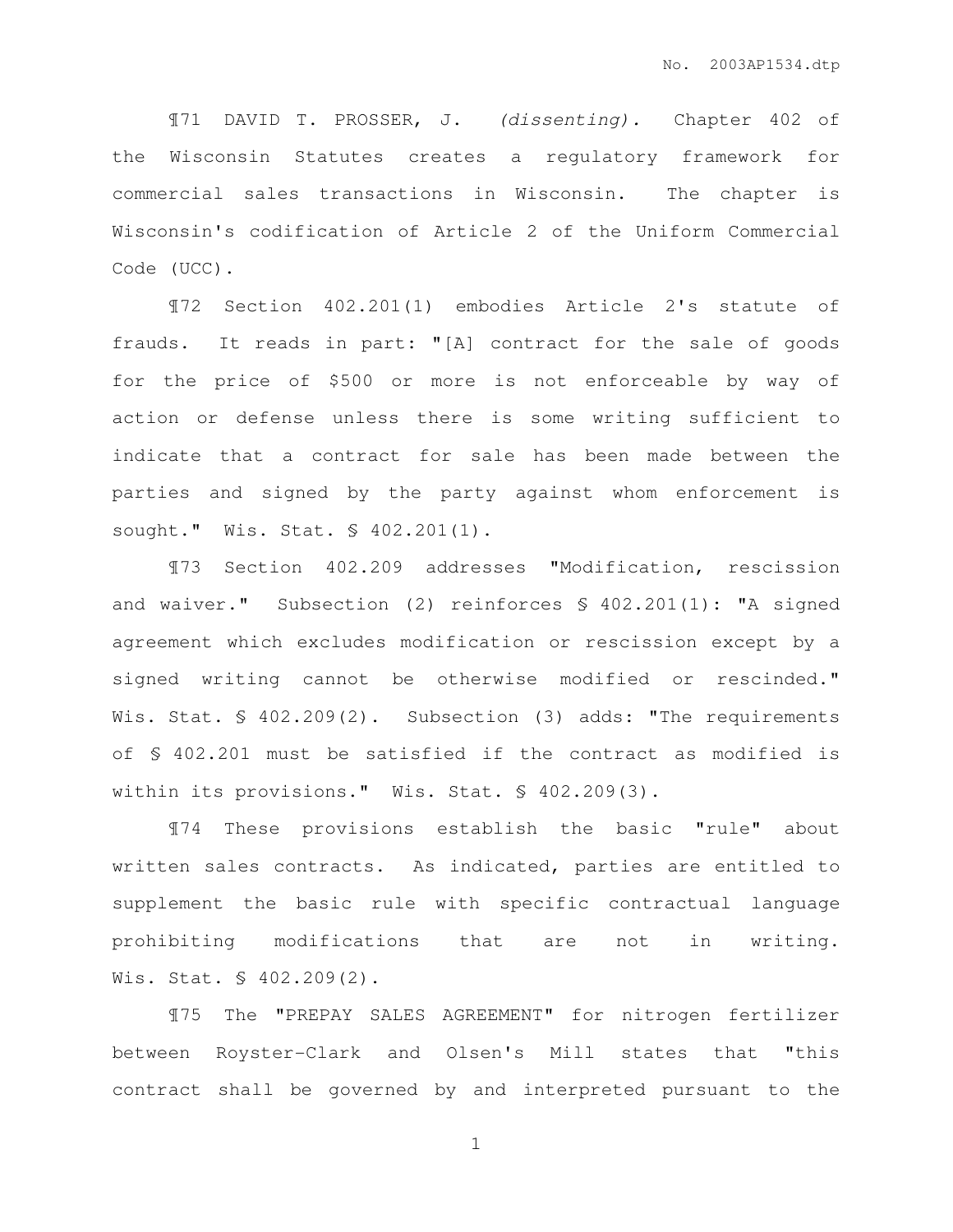provisions of the Uniform Commercial Code." The contract also provides that "[n]o additional or different terms shall be binding on seller unless specifically accepted by seller in writing."

¶76 Royster-Clark maintains that both Chapter 402 and the contract itself require that any modifications to the nitrogen contract be in writing before they are binding upon Royster-Clark.

¶77 Olsen's Mill acknowledges the applicability of the UCC to the contractual agreement. However, it emphasizes that there are recognized exceptions to the UCC's statute of frauds and to contractual no oral modification clauses.

¶78 In particular, subsection (4) of § 402.209 creates a waiver exception: "Although an attempt at modification or rescission does not satisfy the requirements of sub. (2) or (3) it can operate as a waiver." Wis. Stat. § 402.209(4).

¶79 Subsection (5) then provides: "A party who has made a waiver affecting an executory portion of the contract may retract the waiver by reasonable notification received by the other party that strict performance will be required of any term waived, unless the retraction would be unjust in view of a material change of position in reliance on the waiver." Wis. Stat. § 402.209(5).

¶80 The meaning of the waiver language in Wis. Stat. § 402.209 was carefully considered in Wisconsin Knife Works v. National Metal Crafters, 781 F.2d 1280 (7th Cir. 1986) (rehearing and rehearing en banc denied Feb. 19, 1986). The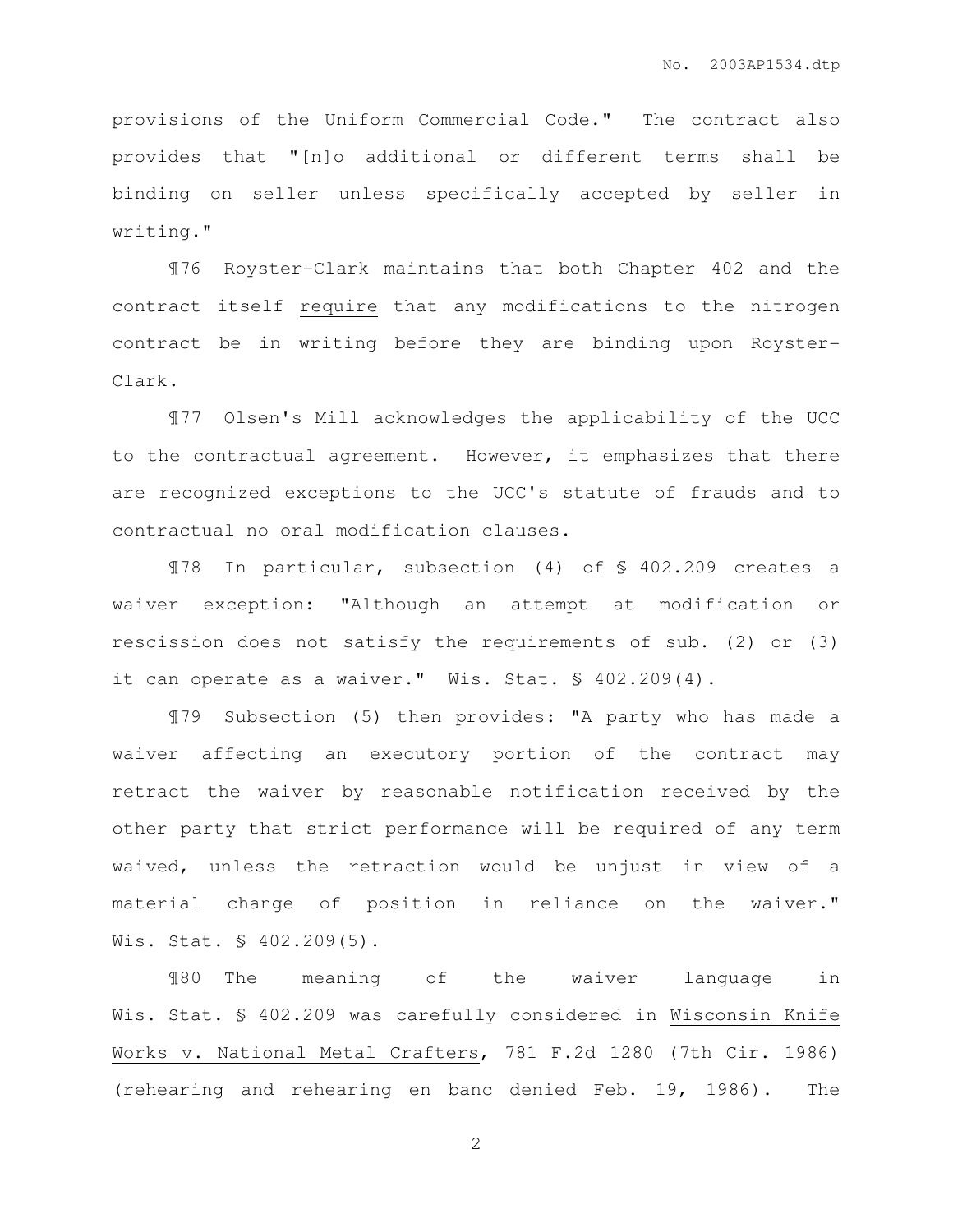majority opinion, written by Judge Richard Posner, held that an attempted oral modification of a written contract that precludes modifications except in writing operates as a waiver only if there is reliance on the attempted modification. Judge Posner's discussion is exceptionally helpful in putting the provisions of § 402.209 in context. Wis. Knife Works, 781 F.2d at 1286-87.

¶81 Judge Posner acknowledged that not all decisions and commentators insist that reliance is a necessary condition of an unwritten waiver. For instance, he quoted Hawkland, "if clear factual evidence other than mere parol points to that conclusion [that an oral agreement was made altering a term of the contract], a waiver may be found. In the normal case, however, courts should be careful not to allow the protective features of sections 2-209(2) and (3) to be nullified by contested parol evidence." Id. at 1287 (quoting 2 Hawkland, Uniform Commercial Code Series § 2-209:05 at 138 (1985)).

¶82 Judge Frank Easterbrook dissented. He explained: "'Waiver' is not a term the UCC defines. At common law waiver means an intentional relinquishment of a known right. A person may relinquish a right by engaging in conduct inconsistent with the right or by a verbal or written declaration." Id. at 1290 (Easterbrook, J., dissenting).

¶83 The legal issue presented in this case is whether the acts of Royster-Clark in the circumstances before us constitute a valid waiver under § 402.209(4). Regardless of how this court might choose to interpret § 402.209(4), we must do our best to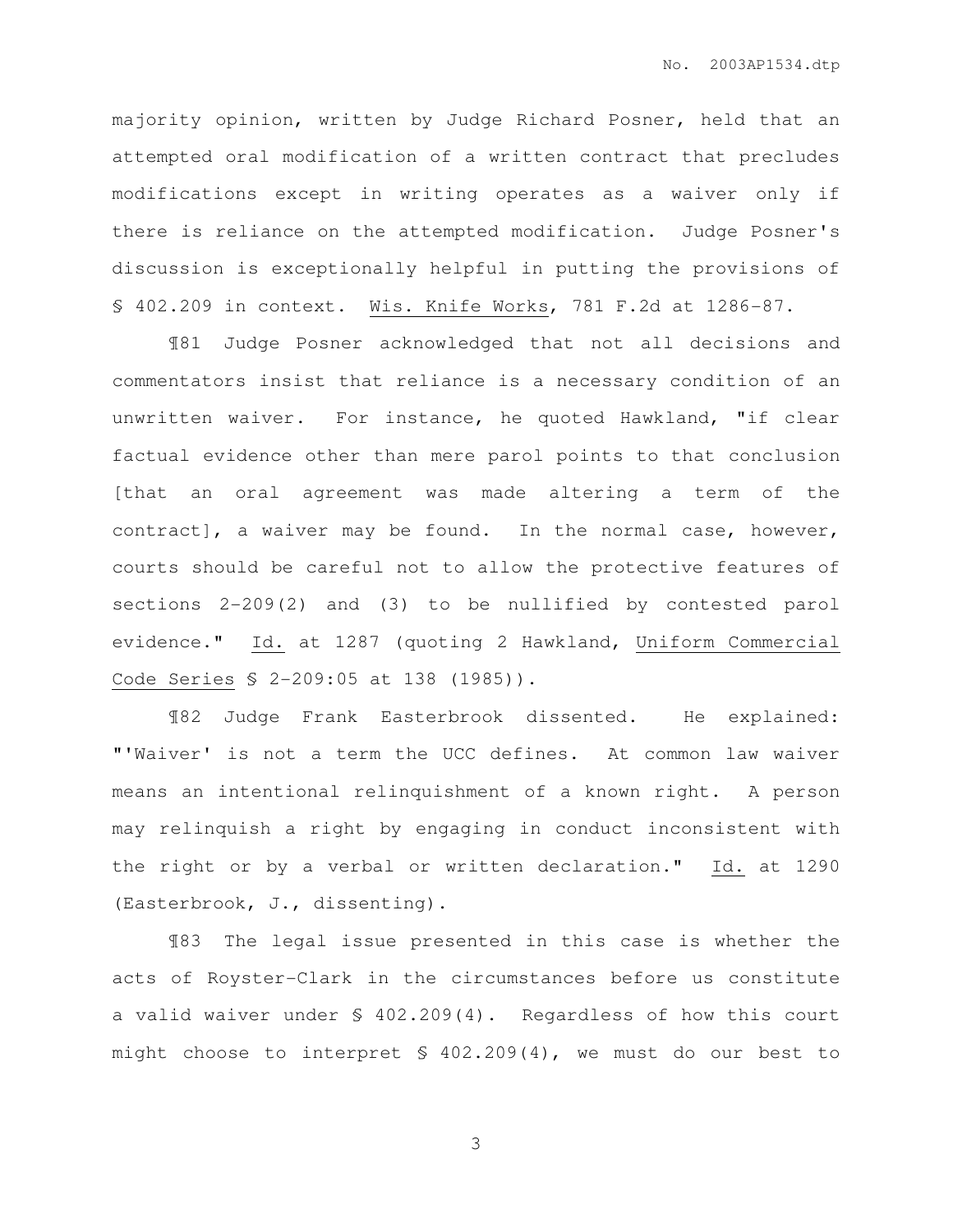maintain the integrity and uniformity of the UCC in applying the law.

¶84 In essence, Olsen's Mill contends that Royster-Clark waived two critical provisions of the nitrogen fertilizer contract. First, it allegedly waived the "no modification except in writing" provision. Second, it allegedly waived the price provision, so as to allow Olsen's Mill a rebate or a credit on future purchases.

¶85 To recap: The parties entered into a written contract for the sale to Olsen's Mill of 2000 tons of nitrogen fertilizer. The price agreed upon was \$384,000. Olsen's Mill paid the \$384,000 to Royster-Clark before obtaining a single pound of fertilizer under the contract.

¶86 Paul Olsen testified that Olsen's Mill had been doing business with Royster-Clark since the early 1960s and that he had worked with Roger Ralston in different capacities for 18 years. During most of this relationship between Royster-Clark and Olsen's Mill, their agreements had been "verbal." This practice continued with an oral agreement in mid-May 2001 to purchase an additional batch (about 300 tons) of "Super Rainbow" fertilizer.

¶87 With respect to the nitrogen fertilizer contract, Olsen testified that Olsen's Mill intended to purchase 500 tons on a prepay agreement in January 2001 but Roger Ralston "asked if we would purchase the total lot of 2000 ton from him. . . . [I]n order to [re]start the plant and get product, he needed to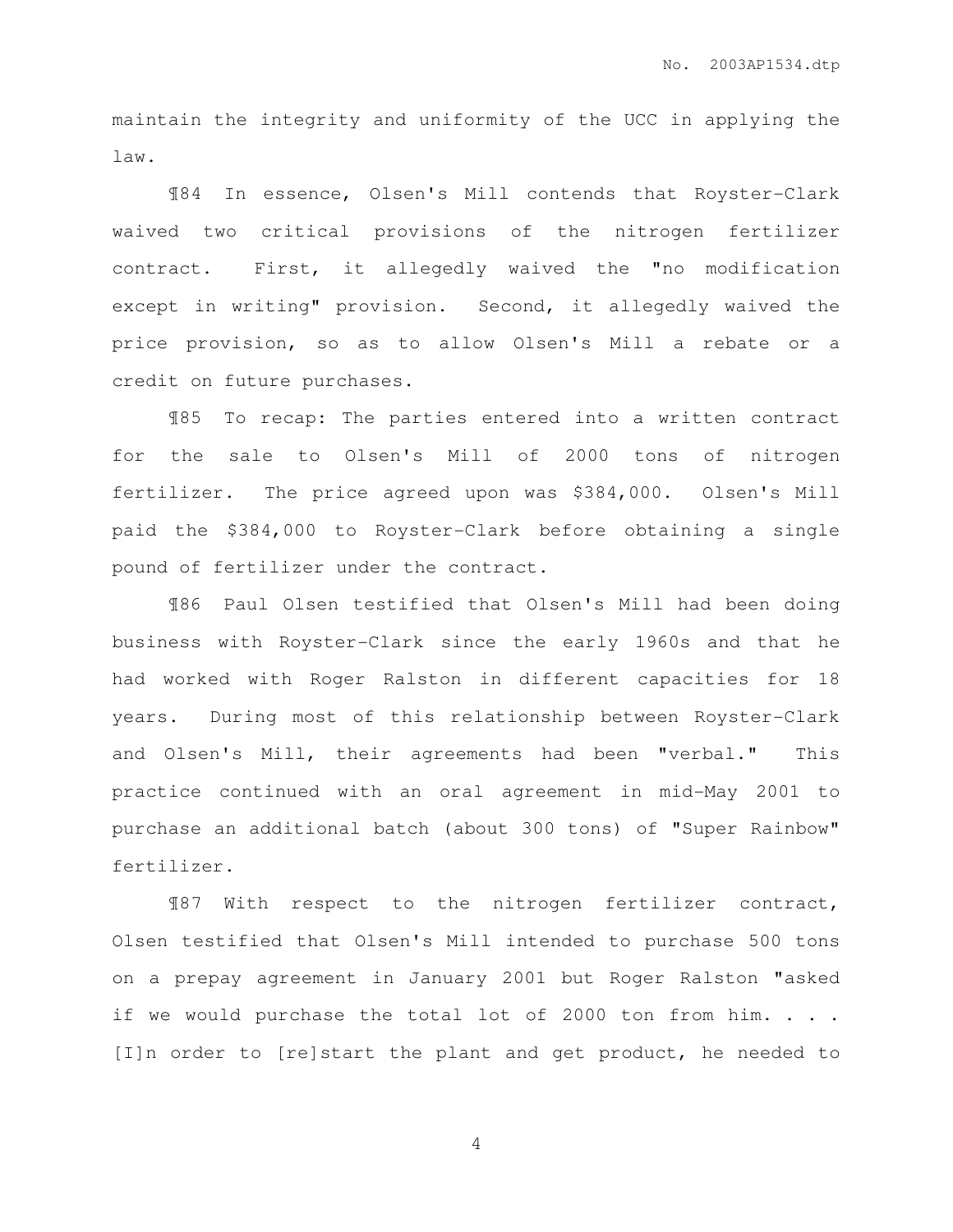sell the 2000 ton, so we agreed to purchase 2000 ton of product so we had it for sale to our customers."

¶88 Robert Rainey acknowledged that "[w]e did have a plant shut down from . . . about the middle of December I think until around the end of January."

¶89 Olsen testified in response to questions:

- Q: When did you actually need this [nitrogen] product?
- A: We needed the product very shortly. Royster-Clark wasn't producing any product and the plant wasn't running at the time of this agreement and we were selling product.

. . . .

- Q: So was the product available in February or March or even April?
- A: No. We went out and purchased an additional 1000 ton . . . off of the Illinois River, and that was trucked up during the months of February-March to fill ours.
- Q: So . . . Royster-Clark was not able to fulfill the contract earlier in the year as you requested?
- A: Correct. Roger -- We knew when Roger came to us, he was getting spread pretty thin and he didn't want us to pull it all at one time. He was trying to spread his inventory production out to take care of as many people as he could.

¶90 Ralston testified that Olsen's Mill was "concerned in April; I know that." He confirmed that in April, the demand for the nitrogen product was greater than the supply.

¶91 Olsen's Mill made the first pickup of the nitrogen product on May 17, 2001. No doubt, some of the delay resulted from a precipitous change in the weather. As Olsen testified,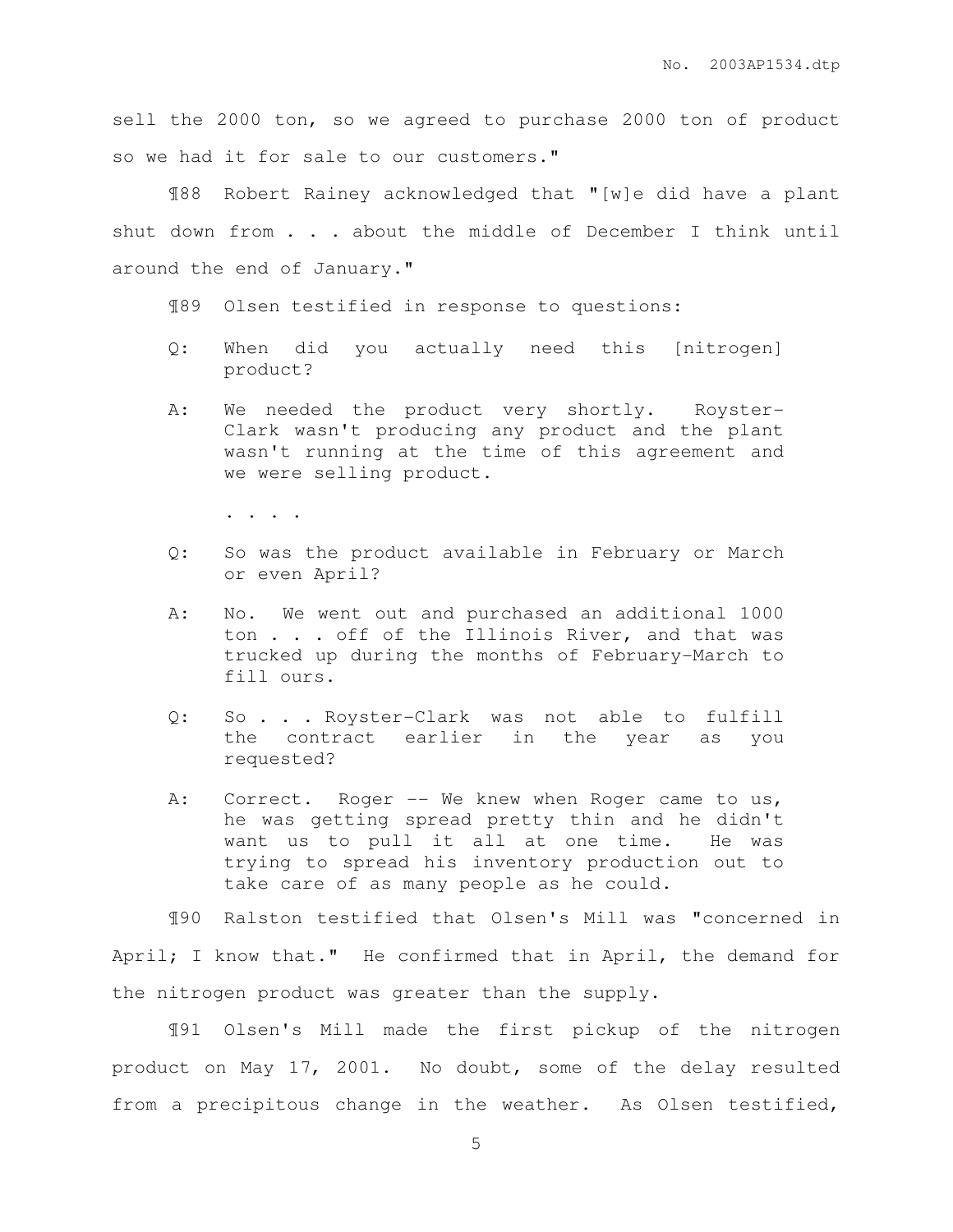"We had a very good April until the 28th of April when it started to rain for 40 days."

¶92 About the middle of June, Olsen talked to Ralston about the situation and told him that a lot of farmers had decided not to plant crops because of the bad weather. By this time, supply of the nitrogen product had gone up, while the price and demand for the product had plummeted. Olsen asked Ralston for price concessions, or to allow Olsen's Mill to buy out the contract, or to cancel the contract. Ralston, however, pleaded with Olsen to take the full 2000 tons.

¶93 There is no dispute that "concessions on the nitrogen contract were discussed." Majority op., ¶6. It is also true that Olsen's Mill did not pursue the option of a buyout. Instead, it accepted delivery of the remaining 1300 tons on the contract, and even more.

¶94 It is entirely reasonable to believe that Olsen's Mill expected some significant price concessions on the nitrogen contract because of the longstanding relationship and course of dealing with Royster-Clark; the fact that it ordered more product than originally intended at the request of Royster-Clark; the fact that it prepaid \$384,000 for the product; the fact that Royster-Clark failed to timely perform the contract; the fact that Royster-Clark's failure of performance required Olsen's Mill to go out and buy 1000 tons of nitrogen fertilizer from another vendor; the fact that Ralston had negotiated a mutually beneficial oral contract for Super Rainbow less than a month before the talk of concessions; the willingness of Olsen's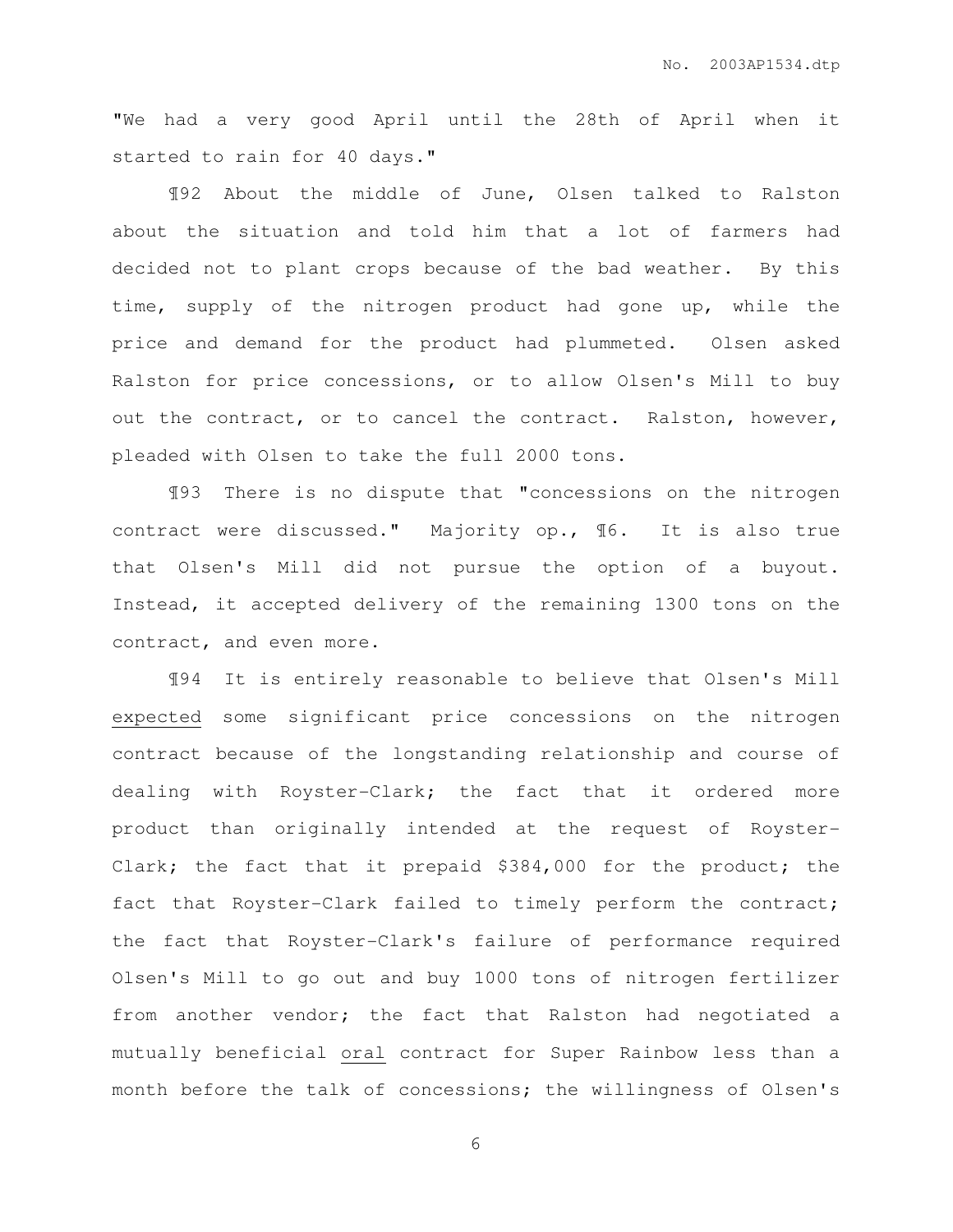Mill to make accommodations with Royster-Clark in not demanding nitrogen product in March and April when the supply was short; and the usage of trade in the industry. It is reasonable to believe that Olsen's Mill acted on this expectation.

¶95 There is not much evidence, however, that Roger Ralston made a commitment to modify the price on the written contract, or that Ralston would have had authority to do so. Even Olsen's testimony as to a firm "promise" is equivocal.

¶96 There is no evidence that Olsen's Mill took an additional 34.6 tons in return for a price concession on the January contract.

¶97 Olsen's Mill's responsibility to pick up product and bear shipping costs from East Dubuque was anticipated in the contract. Consequently, the timing of the pickups was entirely the responsibility of Olsen's Mill once the nitrogen product became available.

¶98 The Super Rainbow contract was negotiated separately about a month before the discussion of concessions, so that it was not a direct factor.

¶99 In other words, Olsen's Mill abandoned the option of trying to buy out the contract and accepted the product on a mere promise that Ralston would try to obtain price concessions. These facts do not demonstrate an induced reliance in June 2001 by Olsen's Mill. These facts do not establish an intentional relinquishment of a known right by Royster-Clark. There is no "clear factual evidence" of an attempted modification by the two parties.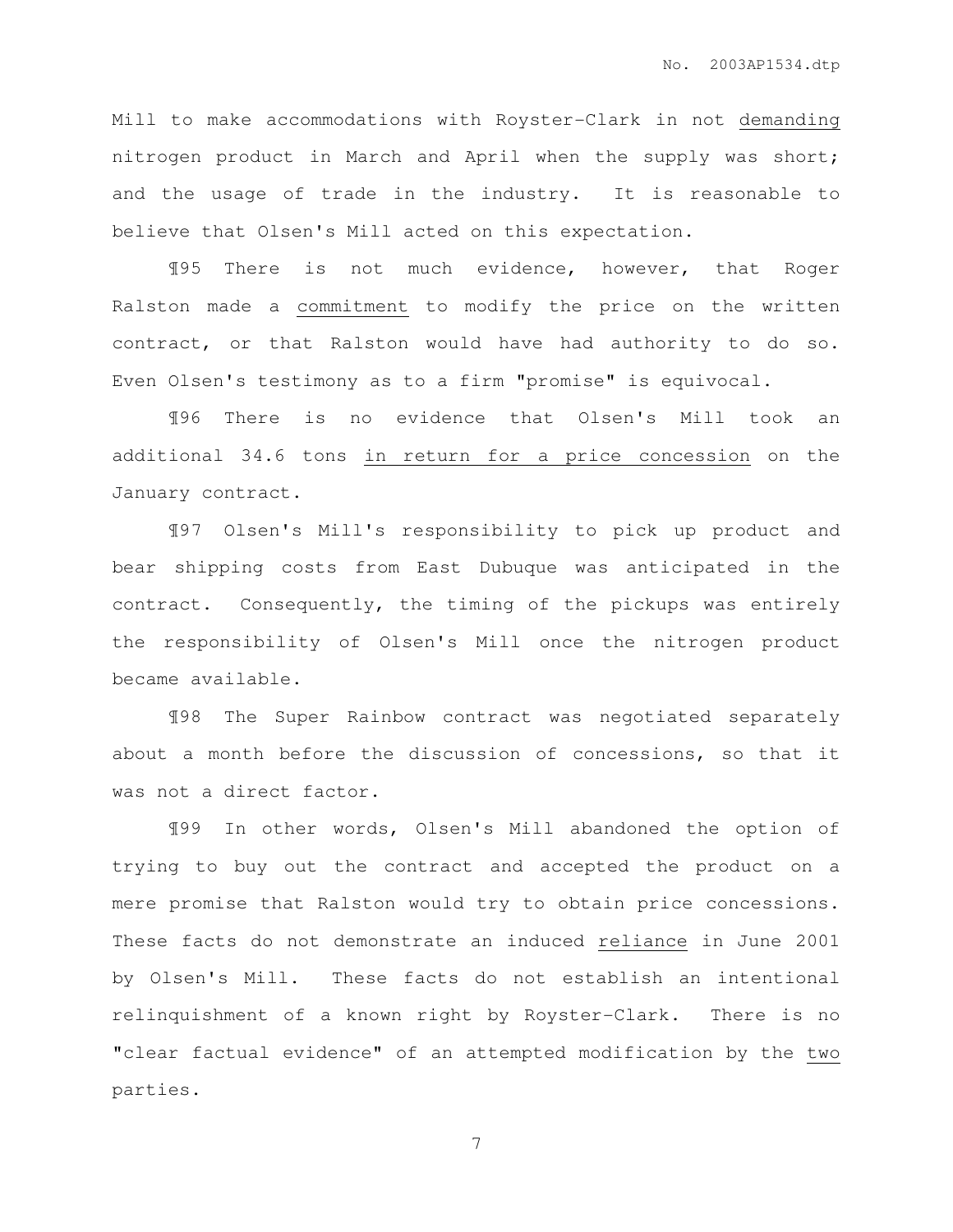¶100 Much as I am tempted to rely on historical course of dealing and trade usage, I do not see these factors overcoming the strict terms of the contract. See Wis. Stat. § 402.208(3).

¶101 My vote to affirm the court of appeals does not signal my approval of Royster-Clark. On the contrary, in my view, Royster-Clark breached the contract by failing to make the nitrogen product timely available for Olsen's Mill to pick up, thereby causing real hardship to a good and faithful customer. Unfortunately, the question of breach is not the question before us.